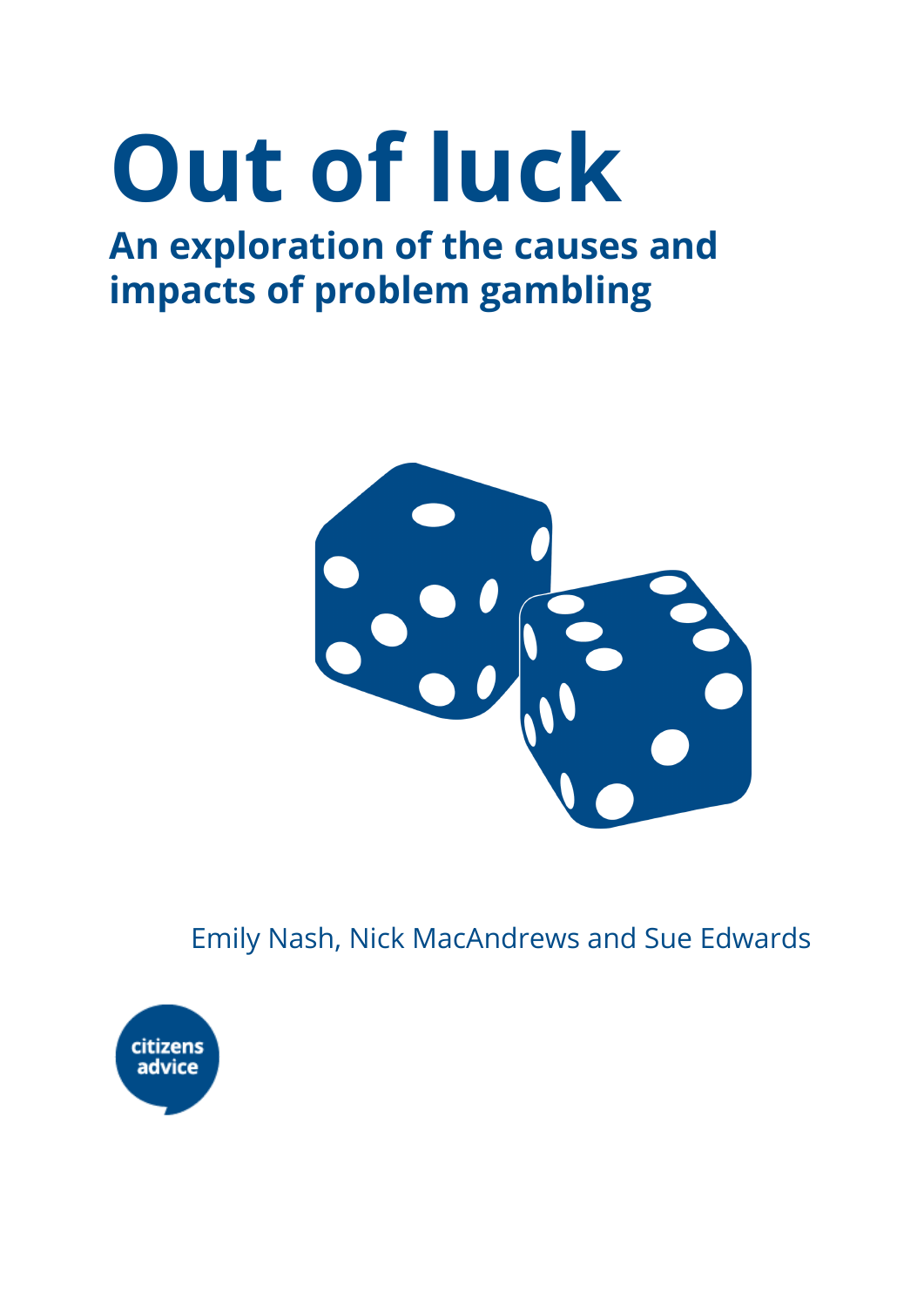# **Contents**

| <b>Summary</b>                                               | 3  |
|--------------------------------------------------------------|----|
| <b>Research methods</b>                                      | 5  |
| <b>Background</b>                                            | 6  |
| 1. The impact of problem gambling                            | 8  |
| <b>Financial difficulties</b>                                | 9  |
| Impact on mental health                                      | 12 |
| Impact on relationships                                      | 13 |
| 2. Contributing factors to problem gambling                  | 15 |
| Ease of access and lack of restrictions                      | 15 |
| Impulsive behaviour, boredom, isolation and depression       | 16 |
| Marketing and advertising                                    | 17 |
| Normalising gambling                                         | 18 |
| 3. Dealing with the problem                                  | 19 |
| Identifying the problem and choosing to take action          | 19 |
| Effectiveness of different tools                             | 20 |
| 4. Support services for problem gamblers and affected others | 24 |
| <b>Visibility</b>                                            | 25 |
| Accessibility                                                | 25 |
| How services are designed                                    | 26 |
| <b>Funding</b>                                               | 28 |
| <b>Conclusion and recommendations</b>                        | 30 |
| Recommendations                                              | 30 |
| <b>Annexes</b>                                               | 32 |
| Annex A - demographics of survey respondents                 | 32 |
| Annex B - survey questions                                   | 35 |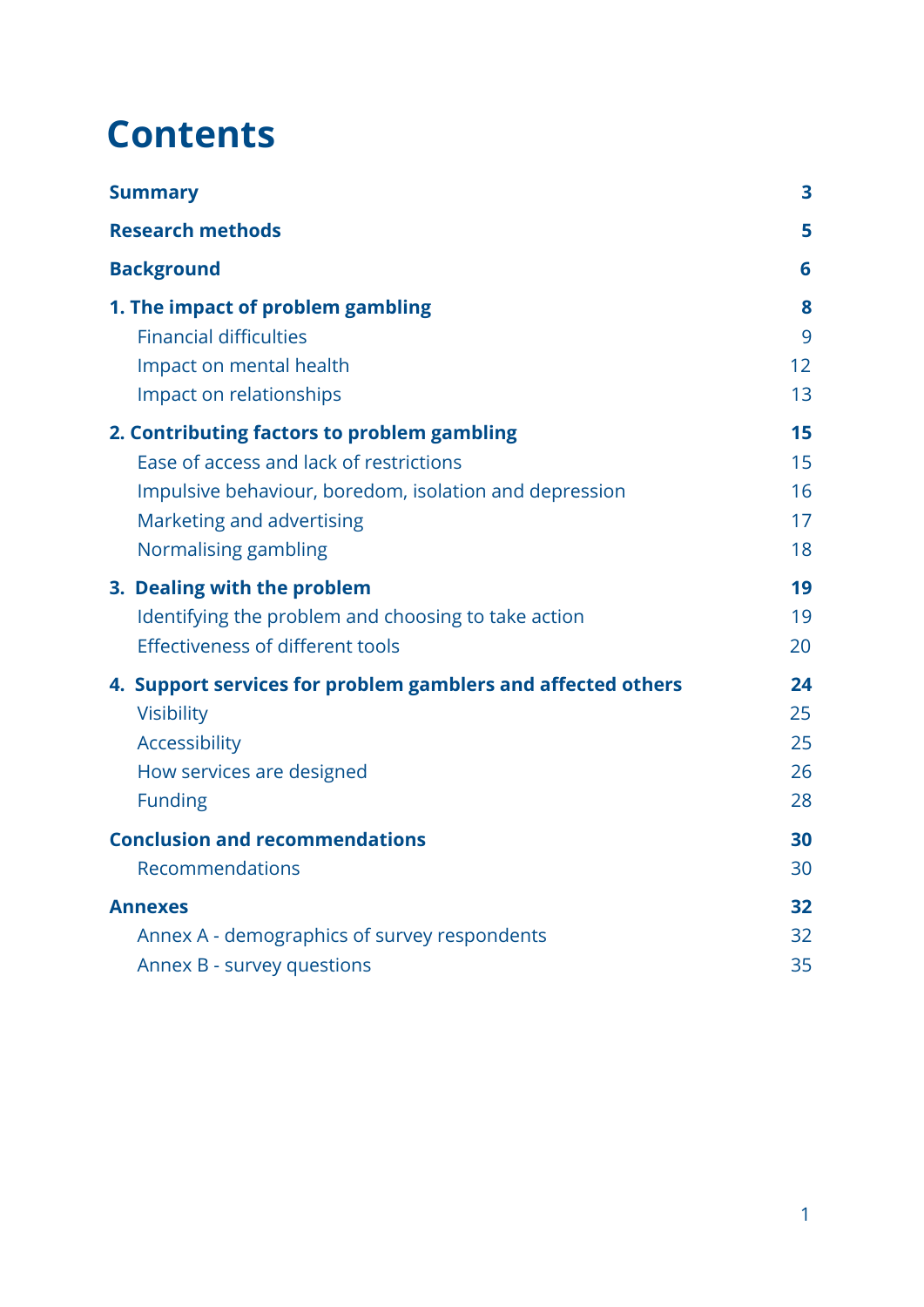#### **Acknowledgements**

Thank you to colleagues at Citizens Advice who contributed to this report, especially Kayley Hignell, Rachel Remedios and Joe Lane.

Thanks also go to staff and volunteers across our network of local Citizens Advice who contributed much of the evidence, particularly: Cardiff and the Vale, Merton and Lambeth, Rushmoor, and Wigan Borough. We are also grateful for the assistance and expertise of the Gambling Support Service at Newport Citizens Advice.

We also would like to thank the Gambling Commission for their invaluable contributions to this project.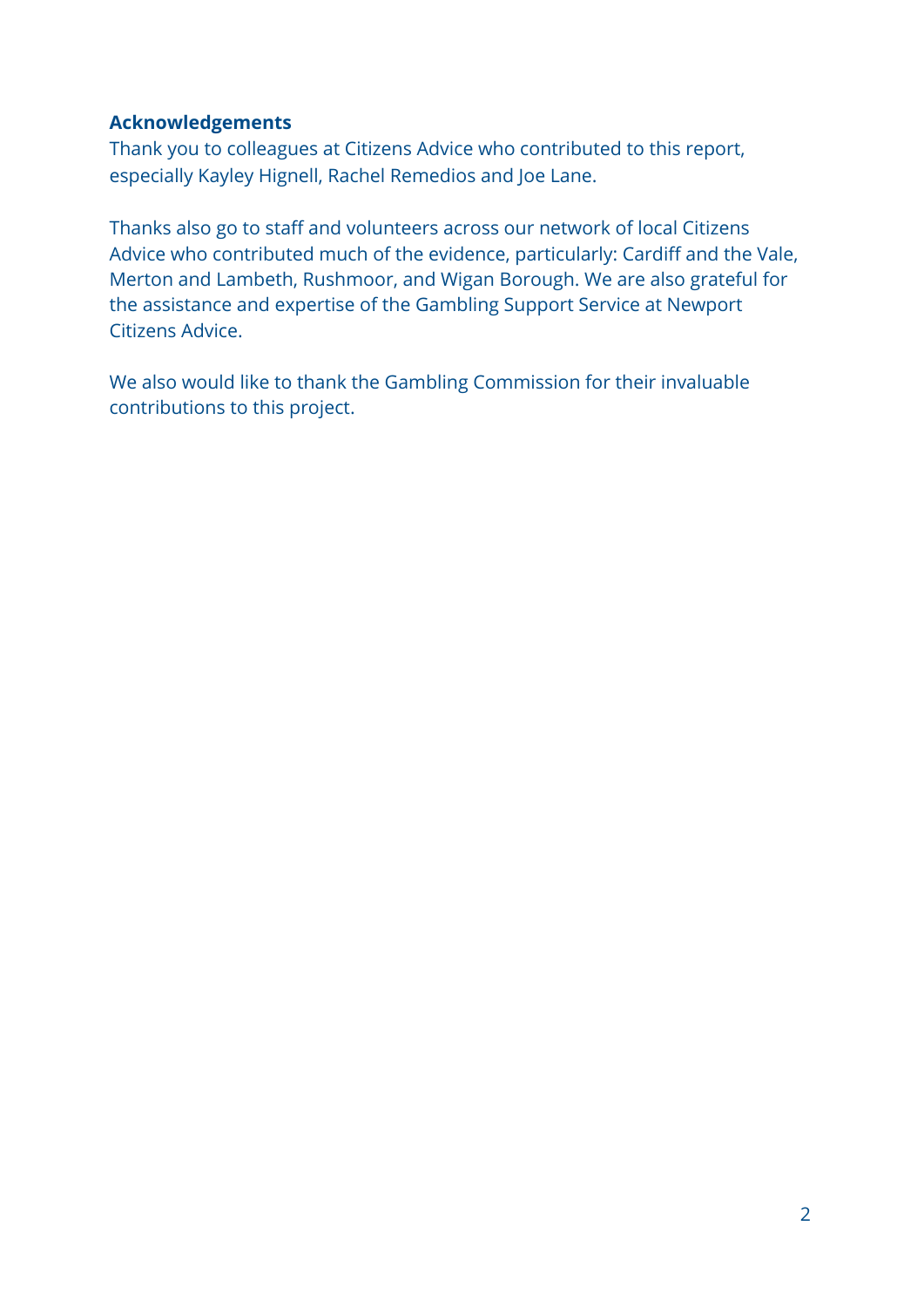# <span id="page-3-0"></span>**Summary**

The latest figures published by the Gambling Commission estimate that there are around 430,000 problem gamblers in Great Britain (GB) with almost 2 million more people being considered 'at risk' based on their gambling behaviour.<sup>1</sup>

The impact of gambling-related harm is varied and wide-reaching. Financial losses, debt, housing problems, relationship breakdown, and decreased mental wellbeing are consistently reported by both gamblers and their families, friends, and co-workers. While action has been taken, and support services provided to help those affected, our research shows that this has not tackled the problem.

As a generalist and holistic advice service, the Citizens Advice service is well-placed to spot the signs and impact of problem gambling. Building on our existing insight we surveyed more than 1,500 people affected by their own gambling, or someone else's, and interviewed 35 people about their experiences of gambling-related harm. We found that:

**1. Gambling-related harm affects far more people than just the problem gambler.**  Some estimates suggest that for every problem gambler, between 6 and 10 additional people (such as friends, family or co-workers) are directly affected. This means that between 2.5 to 4.3 million people in Great Britain may be affected by gambling-related harm. Around one in ten of our survey respondents told us that more than 10 additional people were impacted.

**2. Gambling can lead to financial difficulties:** More than three-quarters of gamblers and more than two in five affected others had built up debt as a result of gambling. Over a third of families with children couldn't afford essential costs such as food, rent and household bills as a result of a family member's gambling.

**3. Gambling has an impact on people's mental health:** Two-thirds of gamblers we interviewed reported mental distress as an impact of their gambling. More than nine in ten affected others experienced emotional distress.

**4. Problem gambling affects family relationships and can cause relationship breakdown:** Three in five people told us that they had experienced relationship problems as a result of gambling. More than a third of households with children experienced family breakdown.

<sup>&</sup>lt;sup>1</sup> Gambling Commission, Gambling [behaviour](http://www.gamblingcommission.gov.uk/PDF/survey-data/Gambling-behaviour-in-Great-Britain-2015.pdf) in Great Britain in 2015: Evidence from England, [Scotland](http://www.gamblingcommission.gov.uk/PDF/survey-data/Gambling-behaviour-in-Great-Britain-2015.pdf) and Wales, August 2017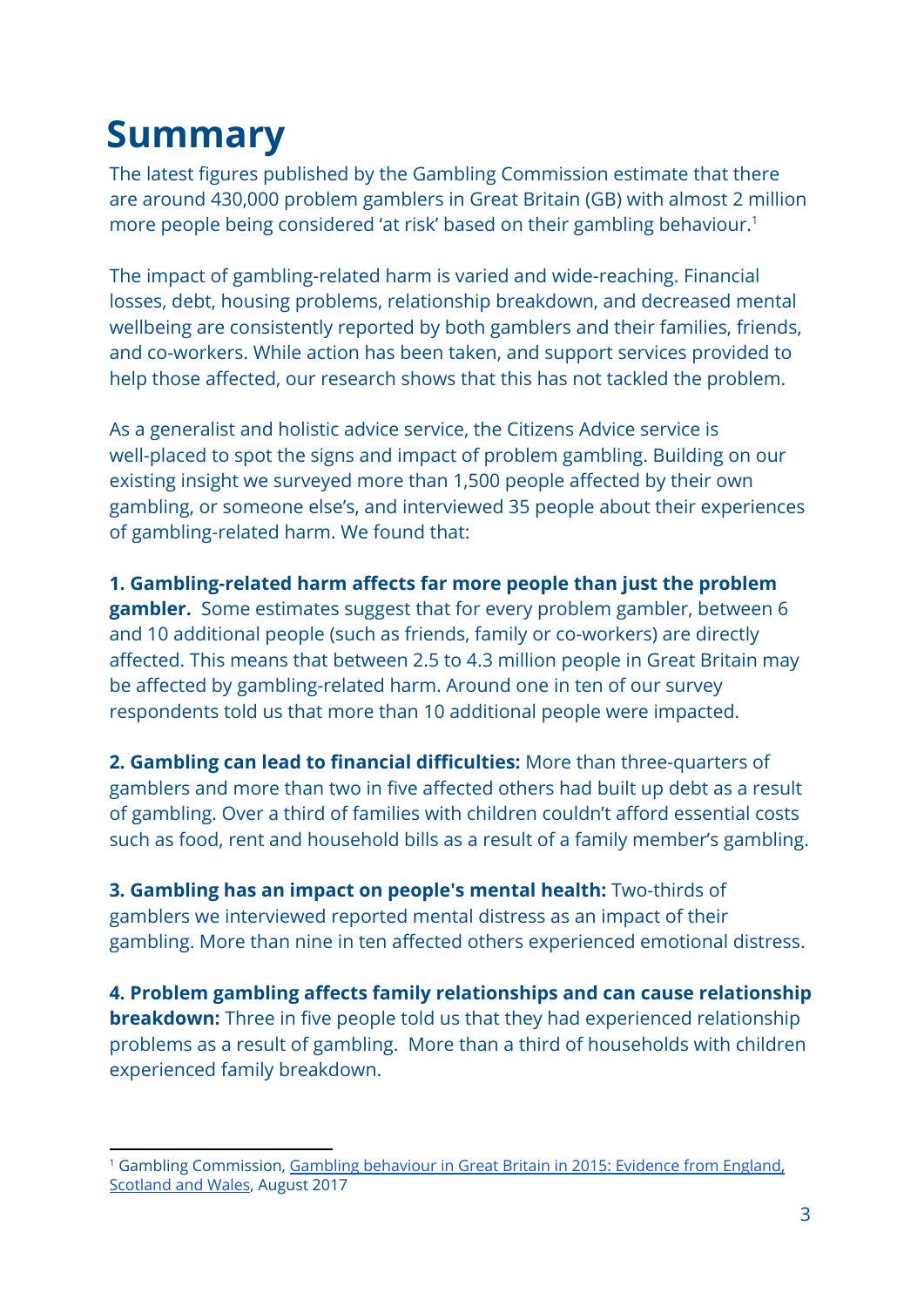**5. A range of interlinked factors contribute to problem gambling:** Ease of access to and lack of restrictions on gambling, isolation, escapism, boredom, thrill-seeking, behavioural traits, mental health problems and exposure at a young age were all mentioned as causes for problem gambling. The prevalence of advertising made it harder for those with a problem to stop.

**6. Tools to manage gambling addiction don't work for everyone:** For tools to work, gamblers need to acknowledge they have a problem, which can be difficult. Existing tools need to be improved to make them more effective.

**7. Gambling support services are not always suitable or easily accessible:** There aren't enough local services specifically for gambling addiction and levels of funding are insufficient to meet the need.

#### **Recommendations**

**Recommendation 1:** The government should ensure there is sufficient funding for research, education, and treatment for problem gamblers and affected others by using its existing powers to introduce a compulsory levy on all gambling firms

**Recommendation 2:** GambleAware should ensure its planned research explores:

- Innovation of financial controls for problem gamblers
- The development of more suitable, inclusive and accessible support for problem gamblers and affected others from different backgrounds
- How support can be better delivered locally and tailored to local needs

GambleAware should also ensure that all awareness raising activities about problem gambling includes affected others.

**Recommendation 3: The gambling industry** should be be more proactive in using their existing data and technology to identify and help problem gamblers.

**Recommendation 4: Banks and creditors** should provide training to their staff so that they feel more comfortable talking to customers about gambling addiction.

Banks and credit card companies should investigate how they can use their data to identify the signs of problem gambling and signpost their customers to support. Where appropriate, creditors should allow their customers more flexibility to restrict gambling transactions and reduce lines of credit.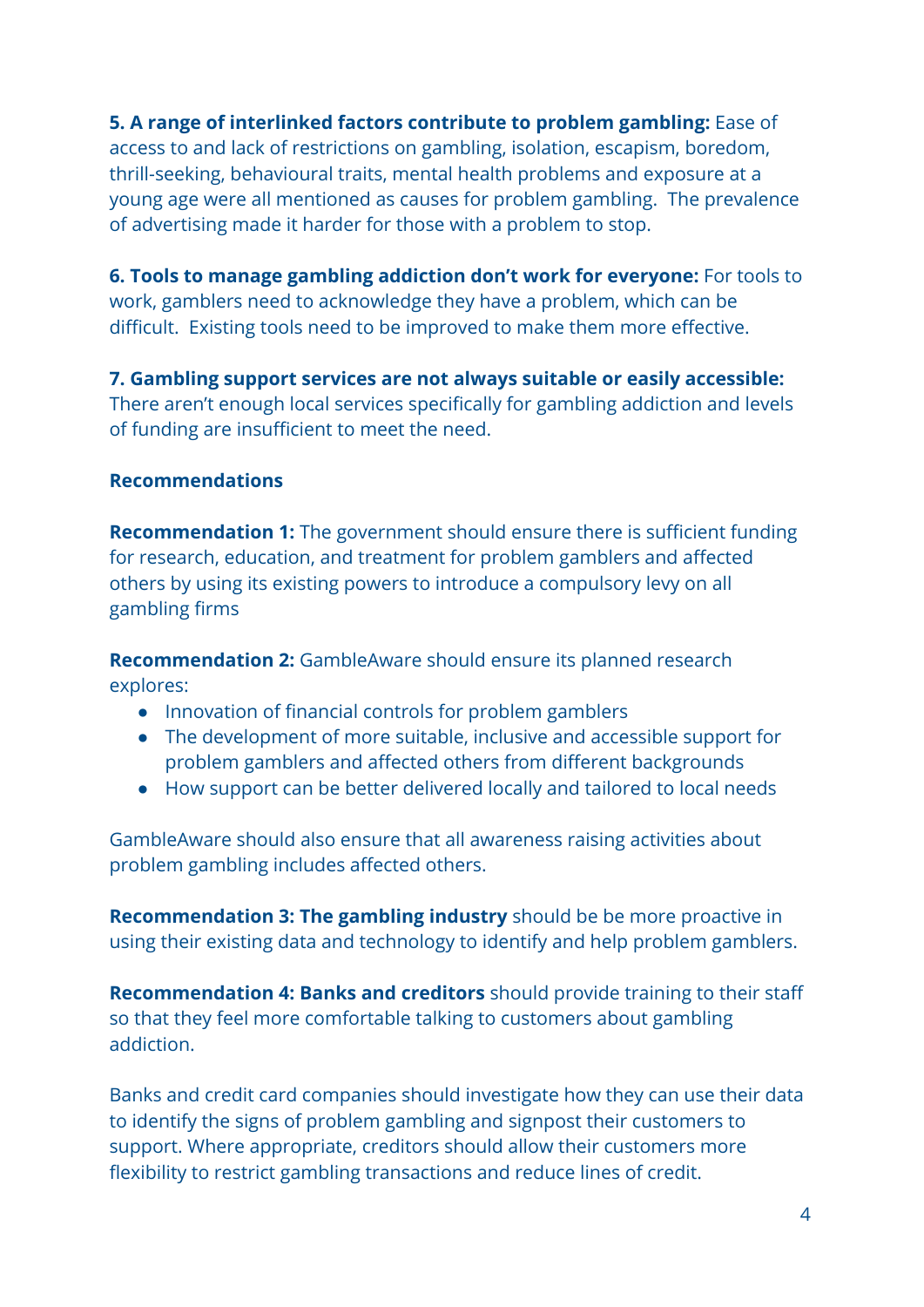# <span id="page-5-0"></span>**Research methods**

This report uses the following data:

- An online survey of 1,537 individuals affected by gambling-related harm. This included 849 self-identified problem gamblers and 688 people affected by other people's gambling. The survey ran from the end of March to the end of May 2017.
- In-depth anonymous interviews with 25 gamblers and 10 affected others carried out between April and June 2017
- Analysis of existing Citizens Advice data including notes from anonymised case studies from April to June 2017

The survey link was published on relevant advice pages of the Citizens Advice website. These were the landing pages for housing, debt and relationship advice as we had identified from existing gambling case studies that these were possible triggers for seeking advice. It was also promoted on Twitter and the Money Saving Expert mailing list. This survey therefore drew on a self-selecting sample to allow us to gather insight and data from problem gamblers and affected others. A demographic breakdown of the respondents can be found in Annex A. See Annex B for the survey questions.

Respondents were invited at the end of the survey to contact us to be interviewed about their experiences. We interviewed at least 2 people from every government region in Great Britain. They were from different ethnic backgrounds and had varying income profiles. Just over half were were male (54%). The affected others we interviewed were mainly partners/spouses or ex-partners, but we also spoke to parents and adult children of gamblers. Local Citizens Advice offices also directed clients to the survey and to interview, and some interviewees were identified using anonymised case studies. We are grateful to all the local offices that assisted in organising and arranging interviews.

Four local Citizens Advice offices (Cardiff and the Vale, Merton and Lambeth, Rushmoor, Wigan and Borough) took part in local research projects about gambling-related harm. They were asked to look into existing gambling facilities, explore support services for those affected by gambling-related harm, and identify clients for case studies.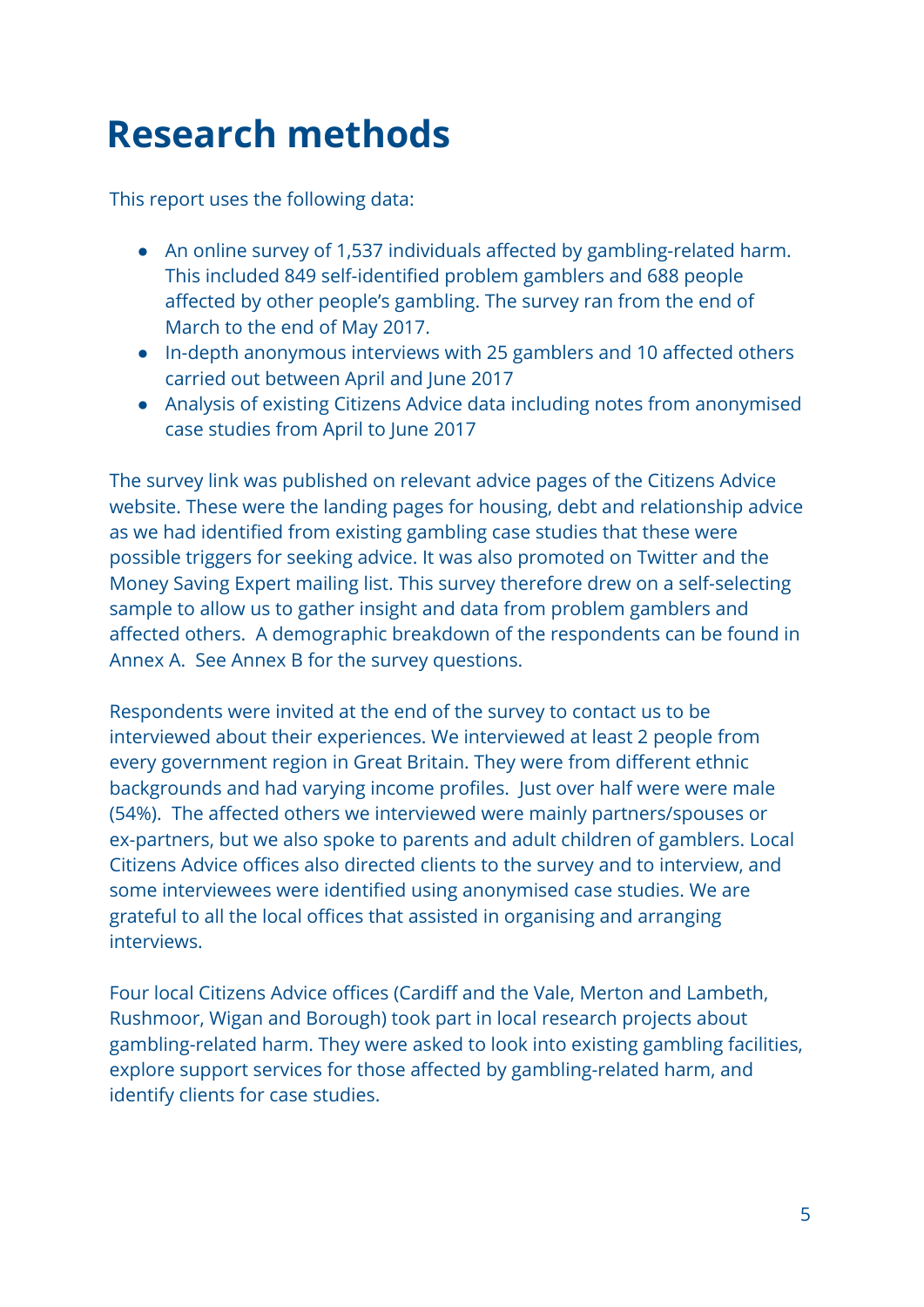# <span id="page-6-0"></span>**Background**

Gambling in the UK is a £13.8 billion industry.<sup>2</sup> In the last 3 years, the industry's profits have grown by more than 18%.<sup>3</sup> According to the Gambling Commission, nearly two-thirds of adults in Great Britain (GB) gambled at some point in 2015.<sup>4</sup> In a more recent survey they found that nearly half (48%) the respondents had gambled in the 4 weeks prior to being questioned. This represented a 4% increase for men and 3% increase for women compared to the previous year.<sup>5</sup> Part of the industry's growth is the result of technological changes - 33% of the gambling in Great Britain is now online.<sup>6</sup> As the industry grows, so does the concern that problem gambling is increasing.

#### **What is 'problem gambling'?**

The Royal College of Psychiatrists defines problem gambling as: "gambling that disrupts or damages personal, family or recreational pursuits."<sup>7</sup> The term **"gambling-related harm"** is used because harm from gambling is known to impact individuals, families, and communities; and these harms are not restricted to people with a gambling disorder."<sup>8</sup> It refers to any negative consequences affecting someone as a result of their own, or someone else's gambling.

Gamblers' friends, family, and co-workers can also be affected negatively by their gambling. These individuals are often referred to as **"affected others"** and they experience similar disruption to their personal lives and finances.

The majority of people taking part in gambling do so responsibly and without risk. But for hundreds of thousands of people who are defined as problem gamblers, the impact can be devastating, including mental health problems, debt and relationship breakdown. Some of these impacts often go unidentified and also affect other people, such as family members, friends and colleagues.

<sup>&</sup>lt;sup>2</sup>[Gambling](http://www.gamblingcommission.gov.uk/news-action-and-statistics/Statistics-and-research/Statistics/Gambling-key-facts.aspx) Commission, Gambling key facts, accessed 21/08/2017

<sup>&</sup>lt;sup>3</sup> Gambling Commission, **Industry [Statistics](http://www.gamblingcommission.gov.uk/PDF/survey-data/Gambling-industry-statistics.pdf)**, May 2017

<sup>4</sup> Gambling Commission, Gambling [behaviour](http://www.gamblingcommission.gov.uk/PDF/survey-data/Gambling-behaviour-in-Great-Britain-2015.pdf) in Great Britain in 2015: Evidence from England, [Scotland](http://www.gamblingcommission.gov.uk/PDF/survey-data/Gambling-behaviour-in-Great-Britain-2015.pdf) and Wales, August 2017

<sup>&</sup>lt;sup>5</sup> Gambling Commission, Gambling [participation](http://live-gamblecom.cloud.contensis.com/PDF/survey-data/Gambling-participation-in-2016-behaviour-awareness-and-attitudes.pdf) in 2016: behaviour, awareness and attitudes: [Annual](http://live-gamblecom.cloud.contensis.com/PDF/survey-data/Gambling-participation-in-2016-behaviour-awareness-and-attitudes.pdf) report, February 2017

<sup>&</sup>lt;sup>6</sup> Gambling Commission, New figures show online [gambling](http://www.gamblingcommission.gov.uk/news-action-and-statistics/news/2016/New-figures-show-online-gambling-is-largest-gambling-sector-in-Britain.aspx) is largest gambling sector in Britain, November 2016

<sup>&</sup>lt;sup>7</sup> Royal College of Psychiatrists, Problem [gambling,](http://www.rcpsych.ac.uk/healthadvice/problemsdisorders/problemgambling.aspx) accessed 14/09/2017

<sup>&</sup>lt;sup>8</sup> Erika Langham, [Understanding](https://bmcpublichealth.biomedcentral.com/articles/10.1186/s12889-016-2747-0) gambling related harm: a proposed definition, conceptual [framework,](https://bmcpublichealth.biomedcentral.com/articles/10.1186/s12889-016-2747-0) and taxonomy of harms, 27 January 2016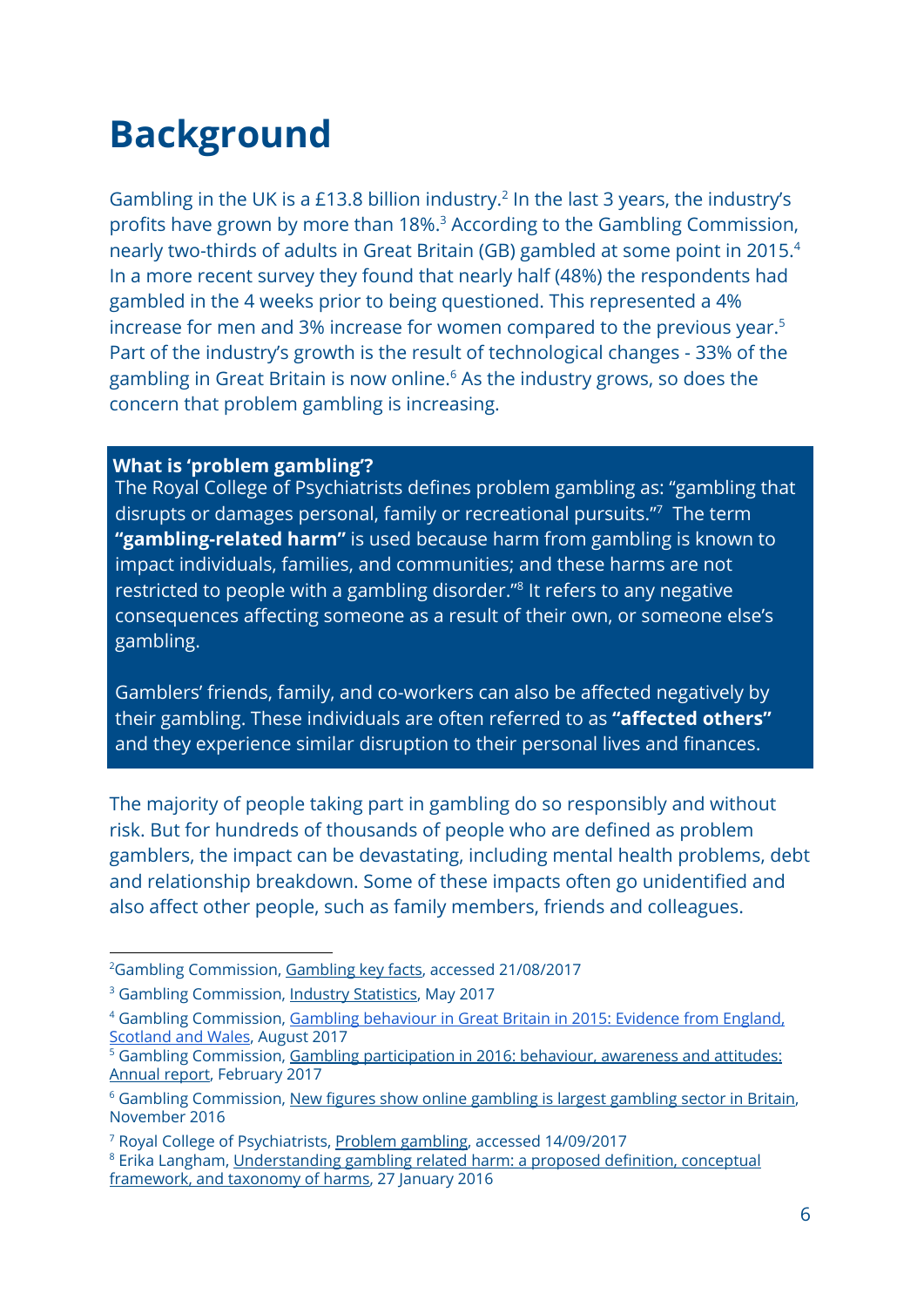Concern about gambling-related harm has increased in recent years. In 2016 the Responsible Gambling Strategy Board (RGSB)<sup>9</sup> called for gambling-related harm to be recognised as a public health issue.<sup>10</sup> There are also concerns about the increase in advertising (between 2012 and 2015 there was a 46% increase in the amount of spending on sports betting, bingo and online casino games television adverts<sup>11</sup>), and the damaging effects of Fixed Odds Betting Terminals (FOBTs).<sup>12</sup> These issues are covered in the current government review into gambling.<sup>13</sup>

There are, however, positive sides of the industry, such as the enjoyment experienced by most people who gamble. It contributes to the UK economy via tax and employs over 100,000 people in Great Britain.<sup>14</sup> The National Lottery raised £1.5 billion for contributions to good causes in 2016/17, and gambling adverts and sponsorship bring in significant revenue to other sectors.

The gambling industry also contributes millions of pounds a year towards the research, education and treatment of problem gamblers. Failure to do so can lead to their licences being removed by the Gambling Commission.<sup>15</sup> There is no statutory or regulatory requirement as to how much gambling firms should contribute. GambleAware, however, recommend that firms contribute at least 0.1% of their annual gross gambling yield to ensure that enough is raised.<sup>16</sup>

GambleAware describes gambling-related harm as crossing "multiple domains, such as physical and mental health, crime, debt, housing and employment, family, relationships and social inclusion."<sup>17</sup> As a generalist and holistic advice service that helps people with all these issues, Citizens Advice is well-placed to spot problem gambling. Newport Citizens Advice already runs the Gambling Support Service, which provides problem gambling identification and intervention.<sup>18</sup> To build on that, we worked with the Gambling Commission to gather qualitative evidence that explores the wider impacts of gambling related harm and the barriers people face in addressing their problems.

<sup>&</sup>lt;sup>9</sup> The RGSB is a panel of experts who aim to reduce gambling-related harm. They set the National Responsible Gambling Strategy and the priorities for research, education and treatment <sup>10</sup> [Responsible](http://www.rgsb.org.uk/News/2016/RGSB-action-for-gambling-related-harm-to-be-regarded-as-public-health-issue.aspx) Gambling Strategy Board, Responsible Gambling Strategy Board publishes call to

action for [gambling-related](http://www.rgsb.org.uk/News/2016/RGSB-action-for-gambling-related-harm-to-be-regarded-as-public-health-issue.aspx) harm to be regarded as a public health issue, 13/12/2016 <sup>11</sup> Nielsen

 $12$  FOBTs are machine games, often virtual roulette, that allow gamblers to make bets of up to £100 every 20 seconds.

<sup>&</sup>lt;sup>13</sup> Consultation on proposals for changes to Gaming Machines and Social [Responsibility](https://www.gov.uk/government/uploads/system/uploads/attachment_data/file/655969/Consultation_on_proposals_for_changes_to_Gaming_Machines_and_Social_Responsibility_Measures.pdf) [Measures](https://www.gov.uk/government/uploads/system/uploads/attachment_data/file/655969/Consultation_on_proposals_for_changes_to_Gaming_Machines_and_Social_Responsibility_Measures.pdf), DCMS, October 2017

<sup>14</sup> Industry [Statistics](http://www.gamblingcommission.gov.uk/news-action-and-statistics/Statistics-and-research/Statistics/Industry-statistics.aspx), Gambling Commission, November 2017

<sup>&</sup>lt;sup>15</sup> Gambling Commission, Industry [contributions](http://www.gamblingcommission.gov.uk/for-gambling-businesses/Compliance/General-compliance/Social-responsibility/Research-education-and-treatment-contributions.aspx) to the research, education, and treatment of problem [gambling](http://www.gamblingcommission.gov.uk/for-gambling-businesses/Compliance/General-compliance/Social-responsibility/Research-education-and-treatment-contributions.aspx), accessed 22/08/2017

<sup>&</sup>lt;sup>16</sup> GambleAware, *Fundraising*, accessed 06/09/2107

<sup>17</sup> GambleAware, [Commissioning](https://about.gambleaware.org/media/1480/gambleaware-commissioning-plan-2017-19.pdf) Plan 2017-2019, 10 May 2017

<sup>18</sup> Newport Citizens Advice, GSS Project Report, September 2017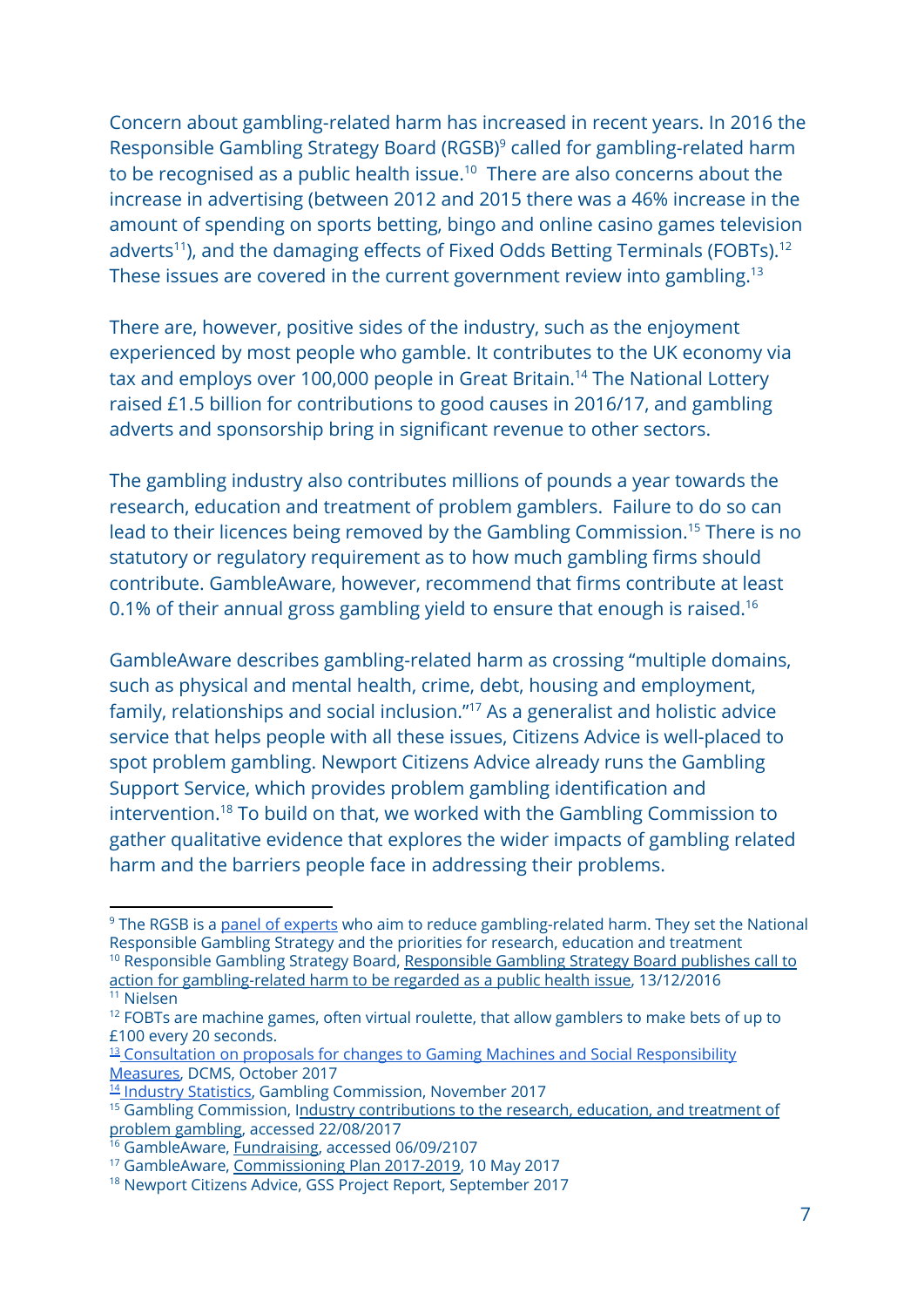# <span id="page-8-0"></span>**1. The impact of problem gambling**

**It's not just problem gamblers who are adversely affected by their gambling addiction. Their partners, children, siblings, parents, friends and even work colleagues can experience similar negative impacts of gambling-related harm. There are three key impact areas: financial, mental health, and relationships.**

The latest figures published by the Gambling Commission estimate that there are around 430,000 problem gamblers in Great Britain (GB) with almost 2 million more people being considered 'at risk' based on their gambling behaviour.<sup>19</sup> According to the Gambling Commission, problem gamblers are most likely to be:

- Men
- Aged 25-34
- Engaged in multiple types of betting and gambling

But problem gambling affects far more people than problem gamblers. Some estimates suggest that for every problem gambler there are on average between  $6<sup>20</sup>$  to 10<sup>21</sup> additional people (such as friends, family or co-workers) who are directly affected. This means that between 2.5 to 4.3 million people in GB may be affected by gambling-related harm to some extent. When those considered 'at-risk' are taken into account, the actual number may be much higher.<sup>22</sup> The vast majority of our survey respondents (86%) told us that their problem (or the problem they were impacted by) affected at least 1 other person, and nearly 1 in 10 (9%) told us that more than 10 other people were impacted.

The majority of affected others (52%) were the spouse or partner of a gambler. Twenty percent were the parents of the problem gambler and more than one in ten (11%) were the children of the problem gambler.

<sup>&</sup>lt;sup>19</sup> Gambling Commission, Gambling [behaviour](http://www.gamblingcommission.gov.uk/PDF/survey-data/Gambling-behaviour-in-Great-Britain-2015.pdf) in Great Britain in 2015: Evidence from England, [Scotland](http://www.gamblingcommission.gov.uk/PDF/survey-data/Gambling-behaviour-in-Great-Britain-2015.pdf) and Wales, August 2017

<sup>&</sup>lt;sup>20</sup> Gordon Moody Association, The Social Impact of Problem Gambling, 16 April 2014 <sup>21</sup> Belinda C. Goodwin, Matthew Browne, Matthew Rockloff & Judy Rose, International Gambling Studies Journal, Volume 17, 2017, Pages 276-289

<sup>&</sup>lt;sup>22</sup> The Gambling Commission defines gamblers 'at-risk' as "...those who show some signs of problematic gambling but remain below the threshold for problem gambling. These gamblers may still experience a range of negative outcomes and may be at risk of developing problems in the future."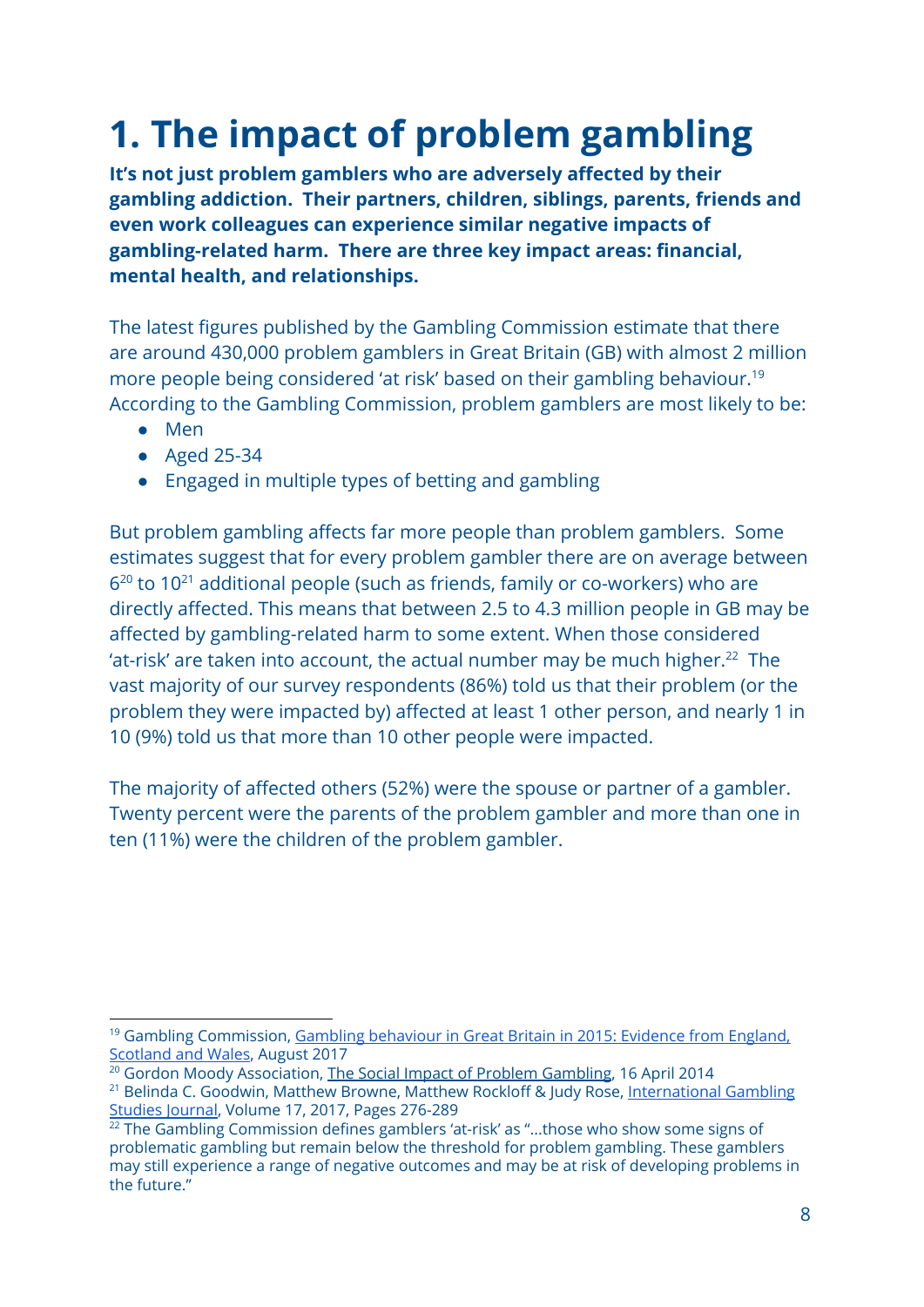### <span id="page-9-0"></span>Financial difficulties

The scale of losses by gamblers means that financial difficulties are likely to result. Nearly two-thirds (65%) of gamblers we surveyed had lost £10,000 or more, with several reporting losses in the millions. As well as the direct losses to betting itself, gamblers and affected others we interviewed also spoke about spending money on gambling rather than on essentials.



#### **Losses to gambling**

Citizens Advice survey: "Roughly how much money do you think you have lost to gambling?" (Percentages rounded to nearest whole number) Base: 557

Most gamblers we surveyed (79%) used more than one means to fund their betting. This could include anything from using up savings to theft. One person gambled away the money put aside for her father's funeral.

Nearly 4 in 5 (78%) of the gamblers used their wages to fund their betting. This meant they often used money that should have paid other essential household costs for themselves and their family:

"Wages, but at the time I risked everything; I risked rent, money for bills, petrol. There's been several instances where I've been paid, so that's a month's wage gone in, that's obviously got to pay rent, bills, food, petrol, living expenses for a month, and I've blew it in an hour." - *Current male gambler with losses of over £100,000*

In some instances, the use of joint finances by problem gamblers alerted affected others to the issue. More than a quarter (29%) found out by looking at their bank statements or other financial records.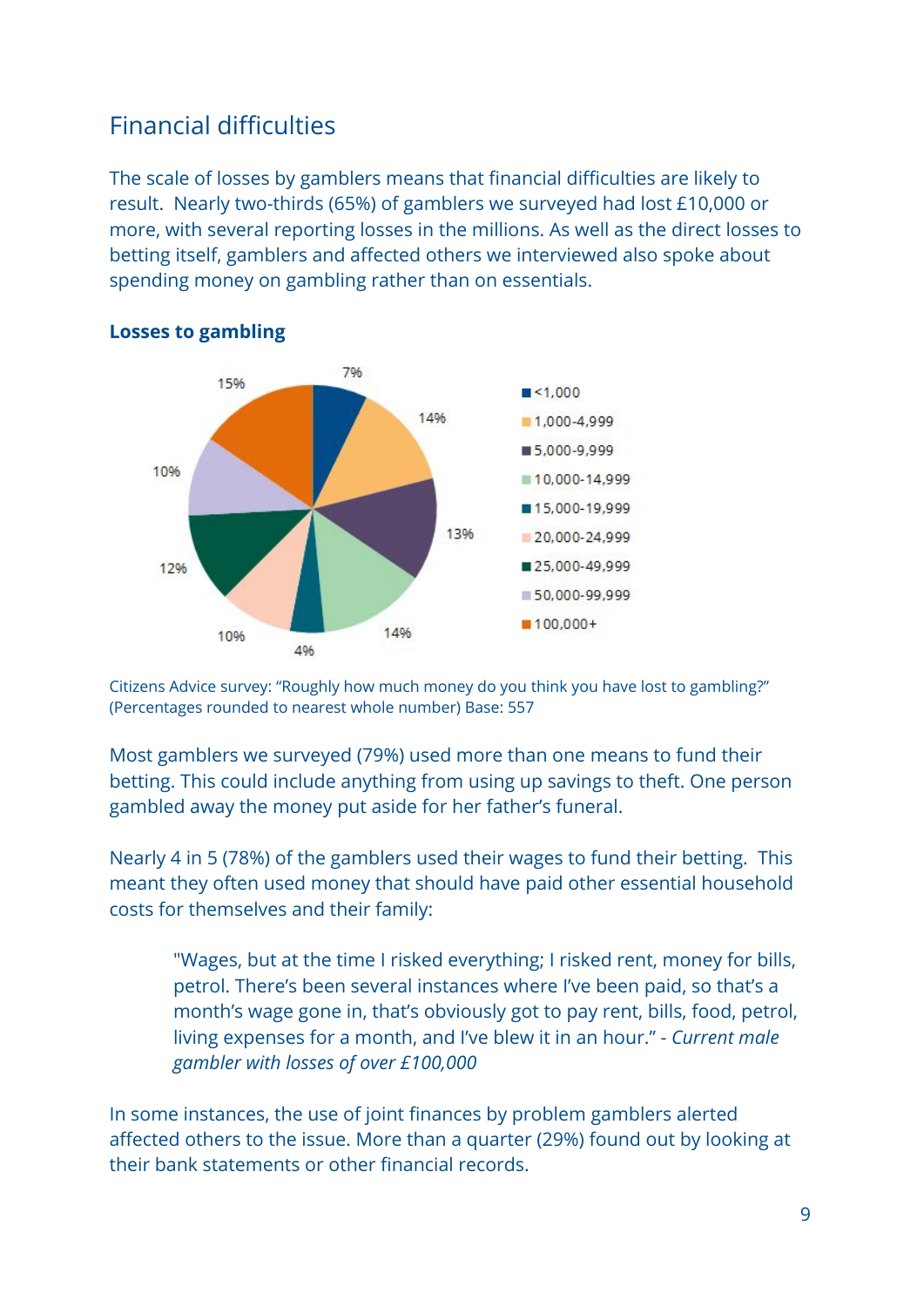Over two thirds of affected others (69%) had to cover the costs or debts of the gambler. While some chose to assist the gambler financially, others reported feeling "manipulated" into giving the gambler money or covering their debts.

"He manipulated me over and over again, and that was very difficult. I look back and I was emotionally abused and manipulated with finances, really, all so he could just carry on with what he wanted to do with his life and his addiction." - *Female partner of a gambler with two children*

As a result of helping the gambler cover their costs or debts, some affected others could not afford food (18%), pay the rent (15%) or pay utility bills (19%):

"When you're scrabbling the pence around because you have no money to buy stuff or you're getting out more credit, to just pay for the basics of every day and wondering "Are you going to be able to pay the bills?" I think that is the biggest worry." - *Partner of a gambler with dependent children*

Over a third of families with children surveyed (36%) couldn't afford essential expenditure as a result of a family member's gambling. In some cases this had a significant impact on the wellbeing of the children:

"What happened was about a year leading up to it, it was things like school uniform was an issue, things like lunch money." - *Adult child of a gambler*

#### **Use of credit**

Nearly half the gamblers we surveyed used credit cards (49%) to fund their gambling which brought with it the risk of being able to spend beyond their means. Two in five gamblers (40%) went overdrawn and over a quarter (27%) had taken out payday loans. The ease of access to credit was identified as an issue by some gamblers were interviewed and they wanted creditors to intervene:

"What they sometimes do is if I was gambling for hours and spend loads of money on they used to send me a text saying, 'Is it you doing it?' All you have to put is 'Yes' and you can carry on. It would be helpful if they did intervene because sometimes you can completely lose it. It's like the barman saying to you, 'Alright, you've had enough to drink now. Can you leave?' It's a reality check. " *- current female gambler*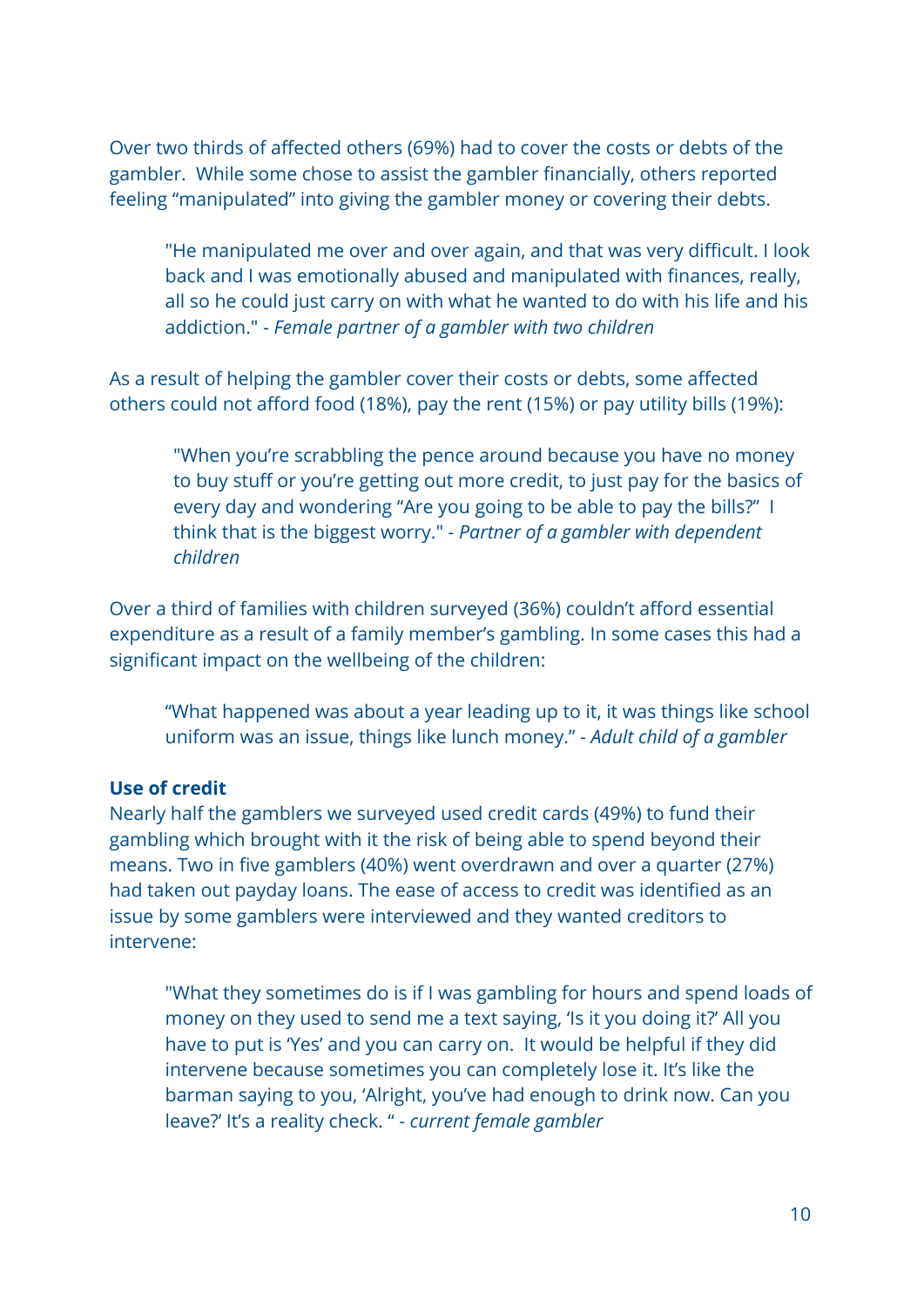One way banks or creditors could assist is by restricting access to credit. Credit card companies, in particular, should not increase nor offer to increase credit limits if the customer tells them not to. They should also act on consumers' requests to reduce their credit limits.<sup>23</sup> This is not well known.

They could also help by training their staff and using their data to identify and assist potential problem gamblers. Recent research found that creditor staff reported greater difficulties in talking to their customers about addiction than any other type of vulnerability.<sup>24</sup> Some companies are looking at whether an analysis of their customers' transactions might help identify problem gambling or other problems. This is very welcome.

#### **The impact of debt**

More than three-quarters (76%) of surveyed gamblers had built up debt as a result of their gambling and over two in five of affected others (44%) built up debt themselves. The affected others we interviewed frequently spoke about having to borrow money from friends and family, with some using credit in their name to cover essential costs or household debts:

"[We borrowed from] family. We just said we had unexpected bills, or we would always make an excuse. We never admitted to why we were in the situation. It felt like we were constantly lying about things, and just keeping the burden inside. Which made it even harder for me, because I wasn't the one that had caused this, yet I was put in that situation." *Partner of a gambler with dependent children*

In some cases the build up of debt was very severe. One in five (20%) of all respondents to our survey told us they they took out debt relief measures, such as Debt Relief Orders (DRO) or bankruptcy. Both can have a long term impact on the ability to access to credit, job opportunities or housing:

"I pay probably over the odds [for my flat], but I'm pretty stuck in terms of me getting back into even just a rented property with an estate agent, because they just run a credit check and despite you earning what I do and having a pretty stable job, the credit reference is going to come back pretty bad."

As a result of gambling-related harm, 6% of families with children were made homeless. This could have long-term impacts, particularly on the children:

<sup>23</sup> FCA Handbook, Consumer Credit Sourcebook, CONC 6.7.8

<sup>&</sup>lt;sup>24</sup> [Vulnerability:](http://www.bris.ac.uk/media-library/sites/geography/pfrc/pfrc1701-21-steps-vulnerability-and-debt-collection-(web).pdf) a guide for debt collection. 21 questions, 21 steps, Fitch, C and Trend, C, University of Bristol Personal Finance Research Centre, March 2017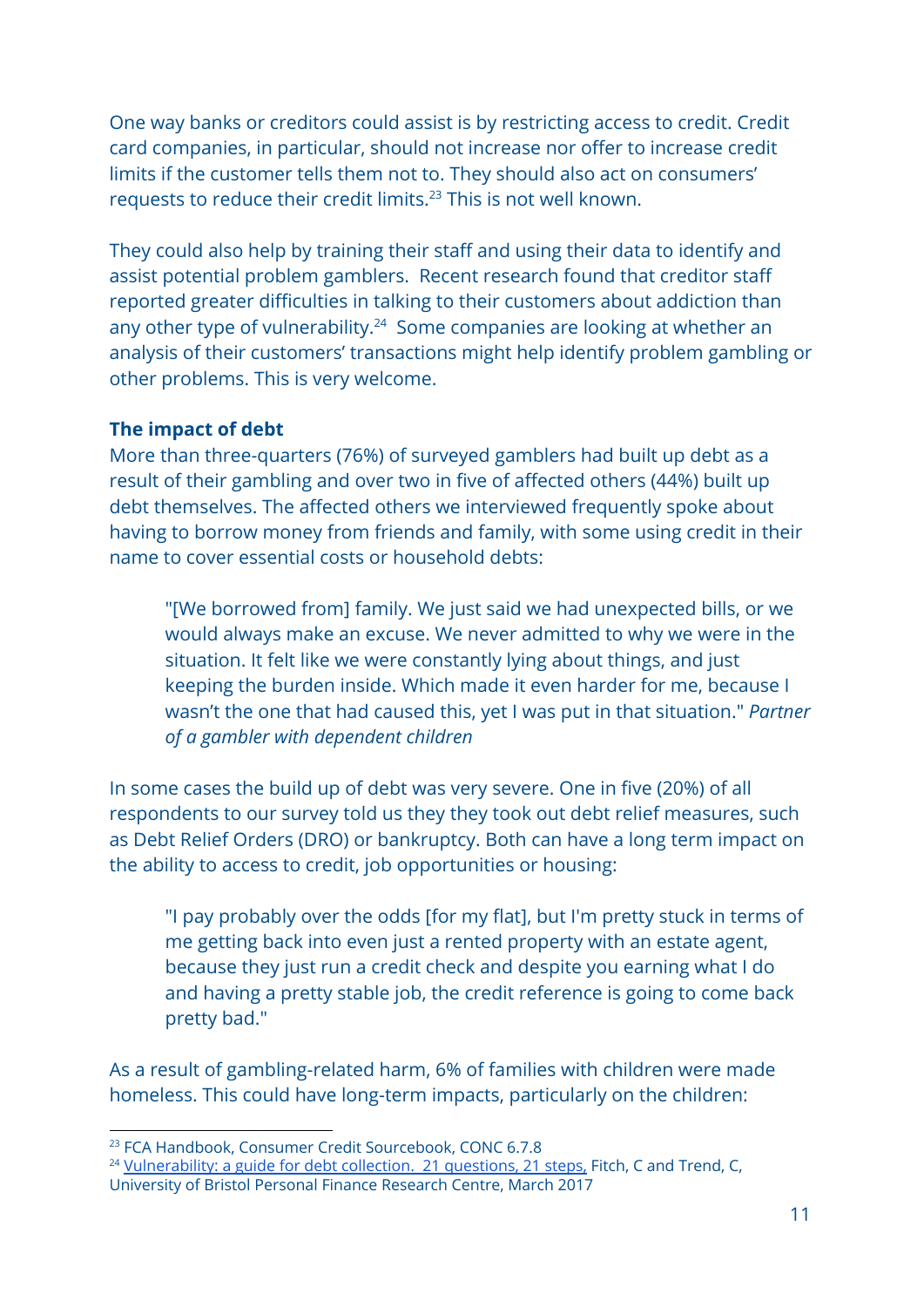"As a family, we've lost quite a lot, and I would say the loss came from the repossession of the house. That's a massive kick in the teeth. You look back and think 'Gosh, I was really, really affected by that.' At the time, I didn't think it had affected me emotionally." *Adult daughter of a gambler*

It's not just families, relatives and friends that can be affected financially by gambling-related harm. Work colleagues and employers can also suffer. This was mostly not being focussed at work or being away from their work for long periods, but for some the impact was more severe:

"I can give you hundreds of examples how it's affected other people. For instance, the company that I stole from. They gave me a job, promoted me to a position where I was in charge of finances, 100% trust. They were a small family business who treated me like a son and I completely abused their trust. And that is something that still haunts me." - *gambler with dependent children*

### <span id="page-12-0"></span>Impact on mental health

Two-thirds of gamblers we surveyed said that their mental health suffered as a result of their gambling. Several interviewees talked about how gambling "brought suicidal feelings to the forefront", or spoke about attempts they had made to end their lives. Gamblers also talked about gambling worsening existing mental health problems:

"In the moment, it's quite exhilarating, but there's always the immediate bring down and guilt then shame, and that feeds into my anxiety and low self-esteem." - *Current female gambler*

Nearly all the affected others (91%) we surveyed experienced emotional distress with more than half (57%) experiencing some kind of mental ill health. One affected other, a partner, said, "You get depressed because they're depressed."

The financial impacts of gambling also contributed to gamblers' and affected others ' stress levels increasing:

"I'm very stressed, and my children as well, to be honest. I'm stressed when somebody is knocking on my door or a letter arrives because I don't know what to expect." - *Ex-wife of a gambler with three children*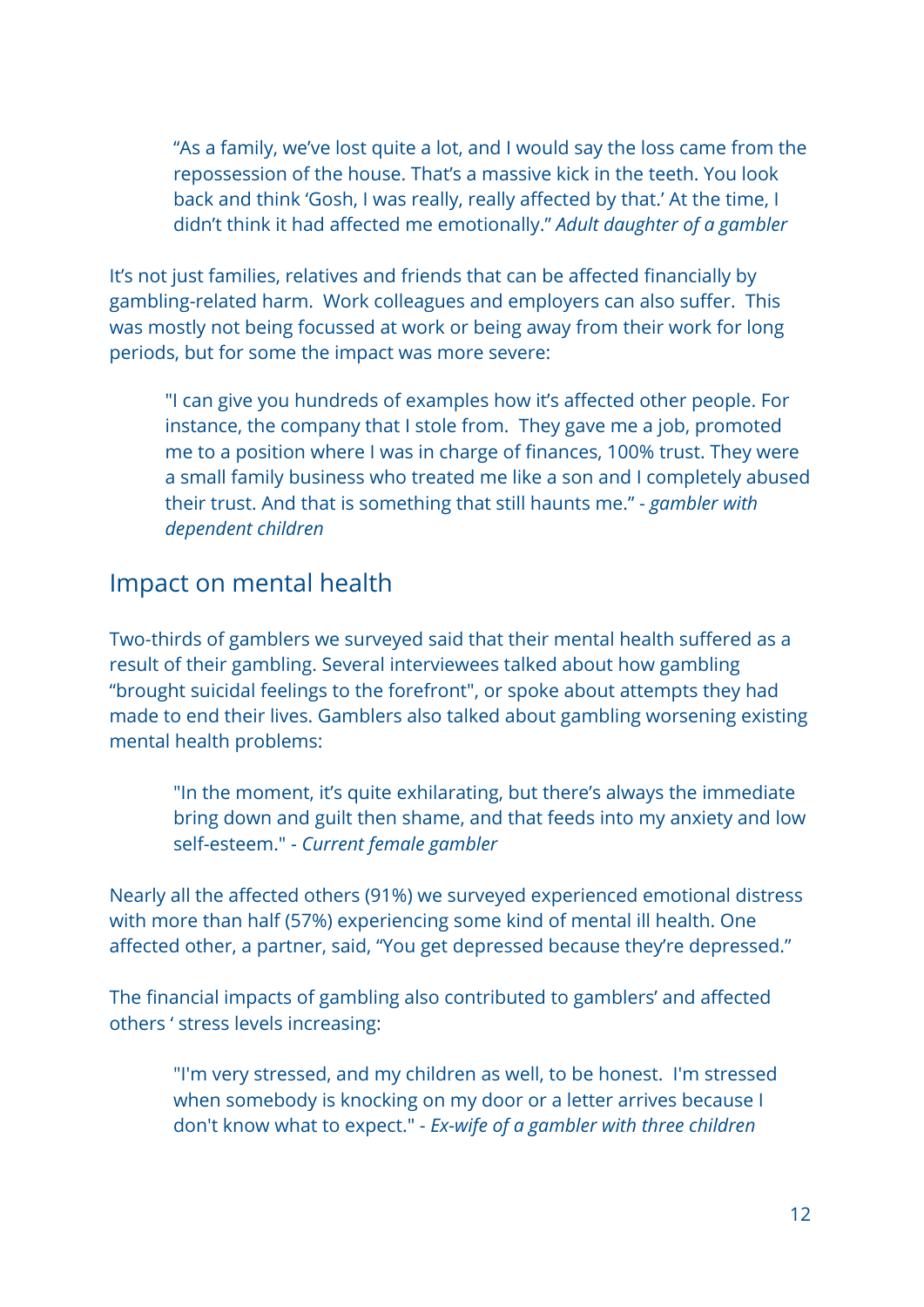In our survey, we asked whether gamblers had experienced four different types of mental distress before and after starting gambling; stress, anxiety, depression and loneliness/isolation. Generally occurences of all four were much higher after starting gambling:



#### **Increase in mental distress since starting gambling**

Citizens Advice survey: "Before/since you started gambling did you experience: Stress, Anxiety, Depression, Loneliness/isolation?" Base: 551

### <span id="page-13-0"></span>Impact on relationships

Just over three in five (62%) of our survey respondents told us that they experienced relationship problems as a result of gambling. Both affected others and problem gamblers we interviewed spoke about the negative impact of gambling on relationships - with partners, children, wider family members, friends and work colleagues:

"I was in such a state because I'd just had the baby and he just wasn't interested in the baby at all, he was just so interested in the gambling."- *Wife of a gambler with two children*

Relationships were put under particular strain when the gambling problem first came to light or when the gambler was confronted. Over three in five (62%) of affected others surveyed said that the gambler either denied having a problem or got angry when they were confronted. In some extreme cases affected others were assaulted by the gambler when they took action: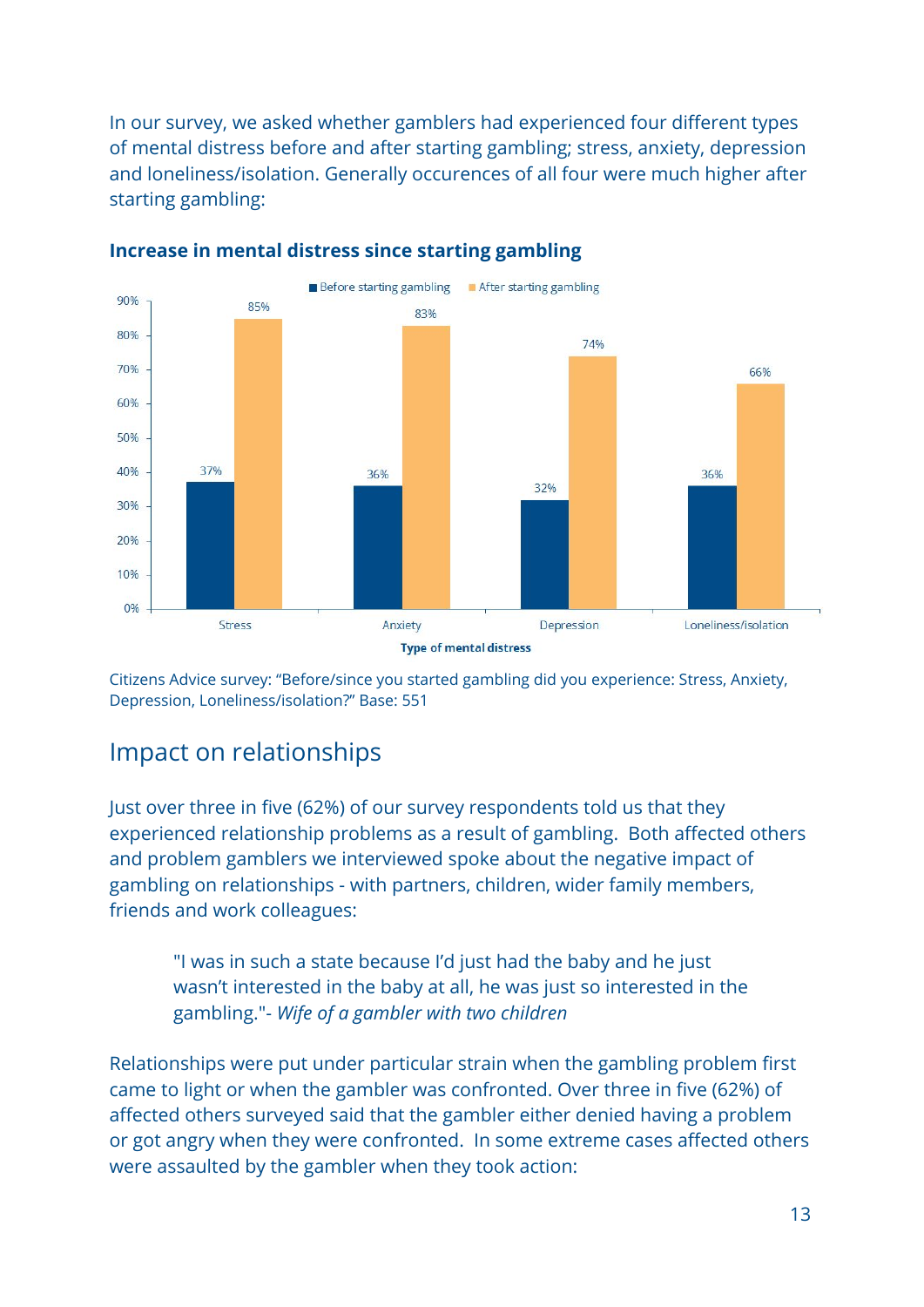"One time, after I had the baby, the police were called because I took his cards away from him and he went absolutely crazy. I had quite a few bruises where he attacked me." - *Ex-wife of gambler and mother of two*

In many cases, the strain on relationships and the loss of trust in particular led to a complete breakdown in the relationship. A third of (33%) of all survey respondents experienced family breakdown as a result of gambling-related harm. More than a third of households with children (36%) experienced a family breakdown.

"Friends, family, partner, the whole lot. I've lost friends through it, I've lost family through it, I've definitely lost partners through it, because people just won't put up with it. For instance, many years ago where we were going on holiday, I gambled our holiday spending money." *- ex-gambler*

The fallout from a family breakdown can have significant and long-lasting consequences:

"In terms of the effect that it had, it's not as simple as your father has a gambling-related issue and then you develop mental health problems. It's really, really complex. There was massive chaos in the home for a number of years whilst we were still in education. I dropped out of college at the time. I was in quite a horrible relationship where I shouldn't have been. And if we weren't in such a bad place as a family, then maybe I wouldn't have been in that relationship for as long as I was. My brother and sister had similar issues to education. My brother has developed severe anxiety since then. If there are arguments now, he gets panic attacks. My sister became really, really withdrawn for a long time. My mother, massive, massive issues for her as well." *Adult child of a gambler*

In this chapter we have identified who is affected by problem gambling - not just the gambler, but their family, friends and work colleagues. There are a wide range of impacts on gamblers themselves and affected others of gambling-related harm, particularly financial, on mental health and on relationships. In the next chapter we explore what causes problem gambling and what makes it hard to stop.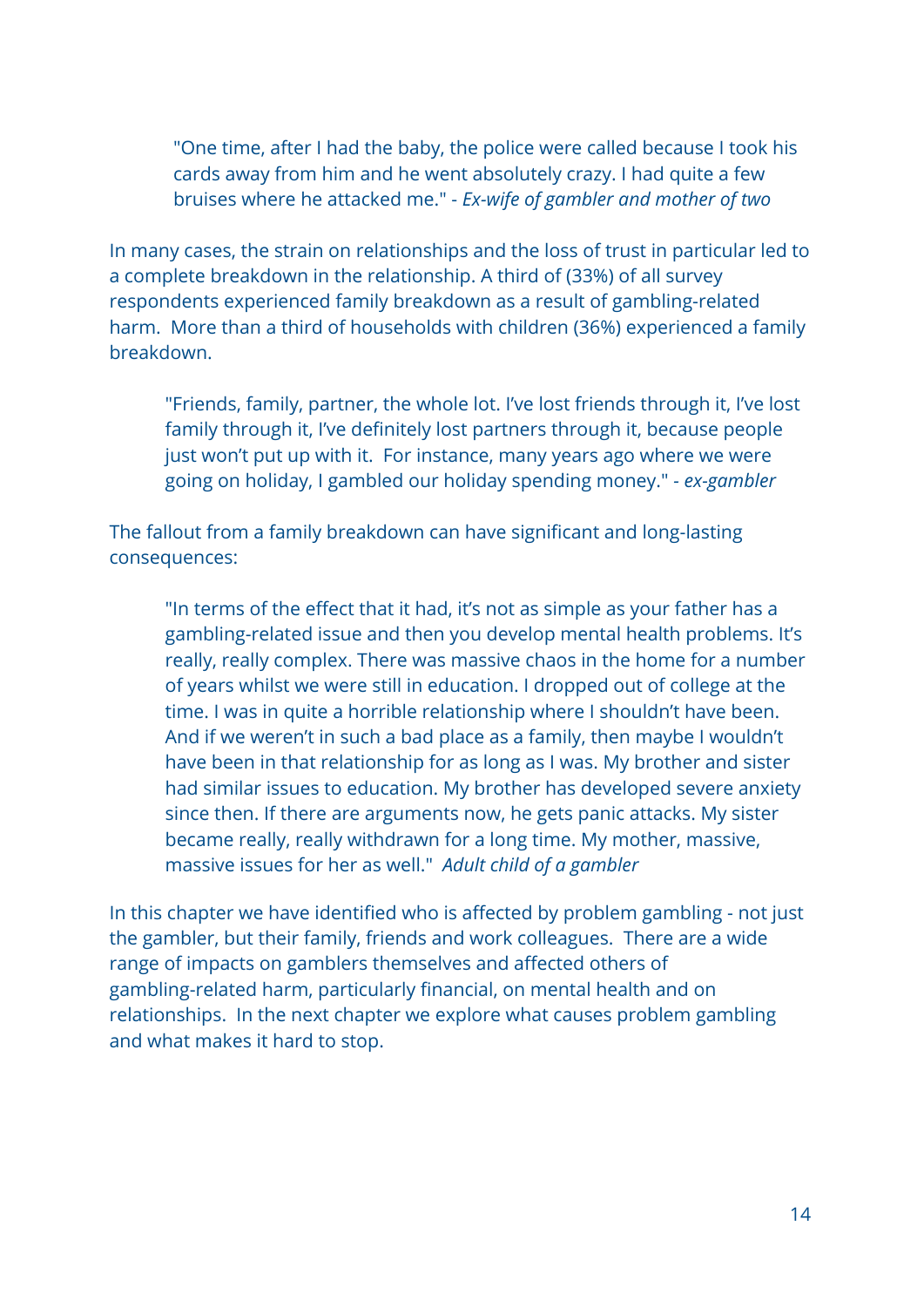# <span id="page-15-0"></span>**2. Contributing factors to problem gambling**

**In this chapter we look at how gambling can become problematic. We explore how some of these issues are exacerbated by ease of access, lack of limits and visibility of gambling facilities.**

### <span id="page-15-1"></span>Ease of access and lack of restrictions

Nearly one in five (19%) of gamblers who completed our survey said that the ease of access to gambling caused their gambling to become harmful:

"My problem has always been the ease of access. Your £10 bet can easily spiral into you losing £400 or £500 that day because you continued to chase losses. And I know you can set up an account where you limit your daily deposits. But you can just open another." - *Current male gambler with losses of £40,000*

You can now gamble anywhere and at any time of the day or night. The use of mobile phones and tablets in gambling increased from 33% in 2015 to 43% in 2016 and an increasing number of people aged 18-44 years are gambling at work and while commuting.<sup>25</sup> Some gamblers even talked about how they could lose money on their phone whilst "sitting on the toilet".

"You can choose not to go into a casino, but you can't really choose in 2017 not to have your phone. If you've got your phone then you've got access to email and you're getting adverts and promotions. You're sitting watching the football on TV with your phone in your hand and the advert comes on. It's so easy to be on that website and register." - *Current female gambler with losses of £10,000*

One in ten gamblers we surveyed said that lack of restrictions on gambling facilities had led to gambling-related harm. In particular they cited the lack of player protections on FOBTs and online casinos:

"I could easily control myself when it was horses and football because there's time between races and matches which enabled me to think things through. When I started on the machines it was the odd pound here and there but before long it became multiple £100 spins daily, using wages, savings, student loans etc. Machines provide something to bet on

<sup>&</sup>lt;sup>25</sup> Gambling Commission, Gambling participation in 2016: behaviour, awareness and attitudes: Annual report, February 2017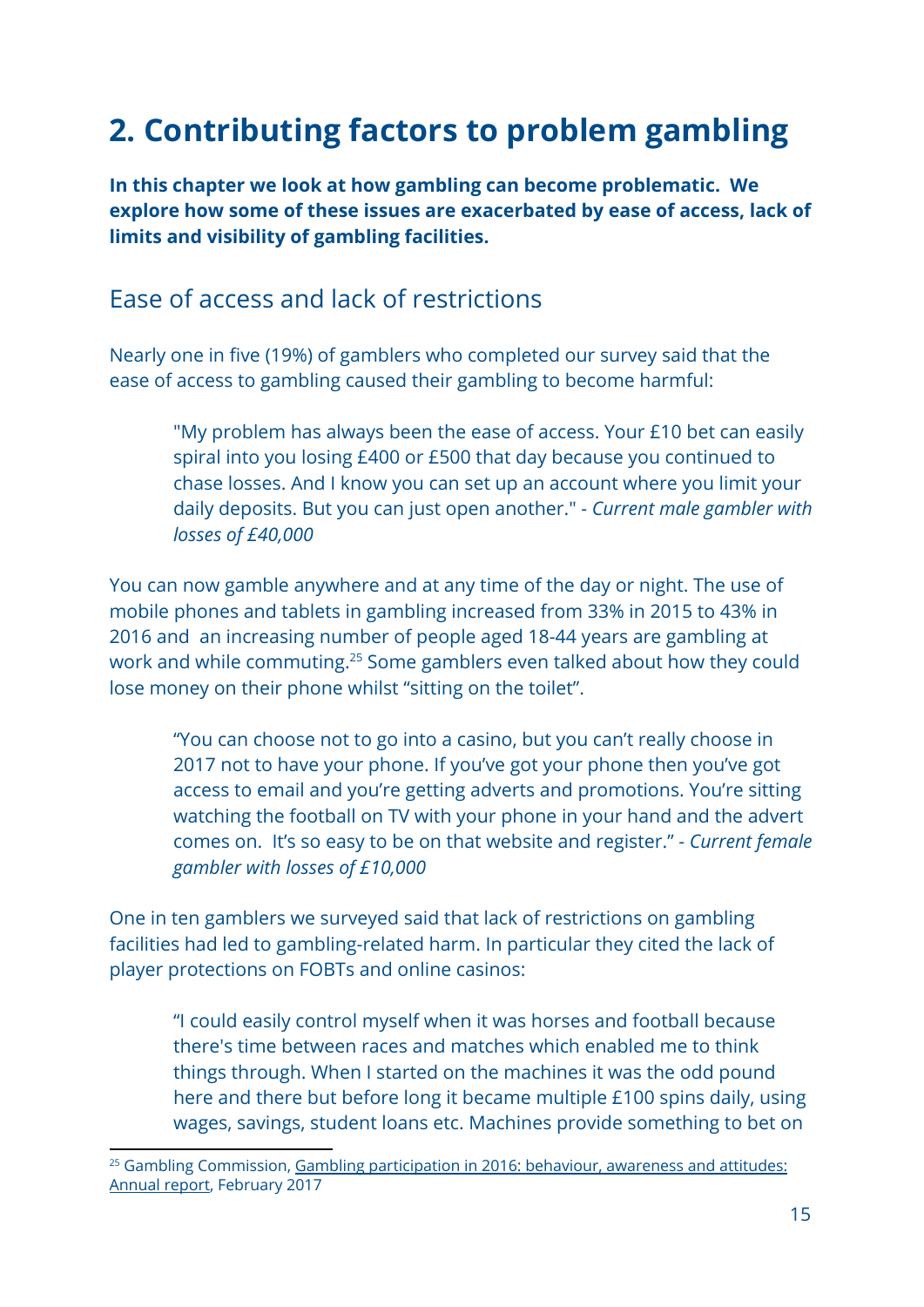between races but once on them I'd lose track of time. The time between one spin stopping and placing the next bet isn't long enough to force you to stop and think." - *gambler respondent to our survey*

### <span id="page-16-0"></span>Impulsive behaviour, boredom, isolation and depression

The ease of access and the amount that can be staked make it difficult for some gamblers to control their impulses. Nearly a quarter of the gamblers in our survey (24%) told us they had

behavioural traits or personality disorders which made them more likely to be impulsive and develop a serious problem:

"I have a condition called EUPD, which means impulsive behaviour is a problem for me. I do things first and think later." *- gambler who responded to the survey*

Nearly one in three gamblers (31%) told us that the thrill or 'buzz' they got from gambling made it hard to control their behaviour. Some continued to gamble to chase a big win or make good their losses (19%). For others, boredom and loneliness were contributing factors (16%):

"I was addicted to the thrill of winning and always thought I still had a chance as long as I had some money left to gamble with. I was competitive and hated to lose. I was bored or lacked social opportunities, especially at the weekend. I could not stop going even during a losing streak." *- gambler who completed our survey*

A number of gamblers we surveyed (13%) specifically pointed to their mental health as a contributing factor to their gambling becoming problematic.

"I have mental health problems and physical illness, which means I can't work. My old coping strategies have gone, like exercise, and there's only so much TV I can watch. My mental health care has deteriorated and I barely get any professional input at all. Gambling was about the only thing that made me feel a little bit better." - *Gambler who completed our survey*

Cardiff and the Vale Citizens Advice's research produced a case study that shows how mental health and stressful life events can trigger gambling problems: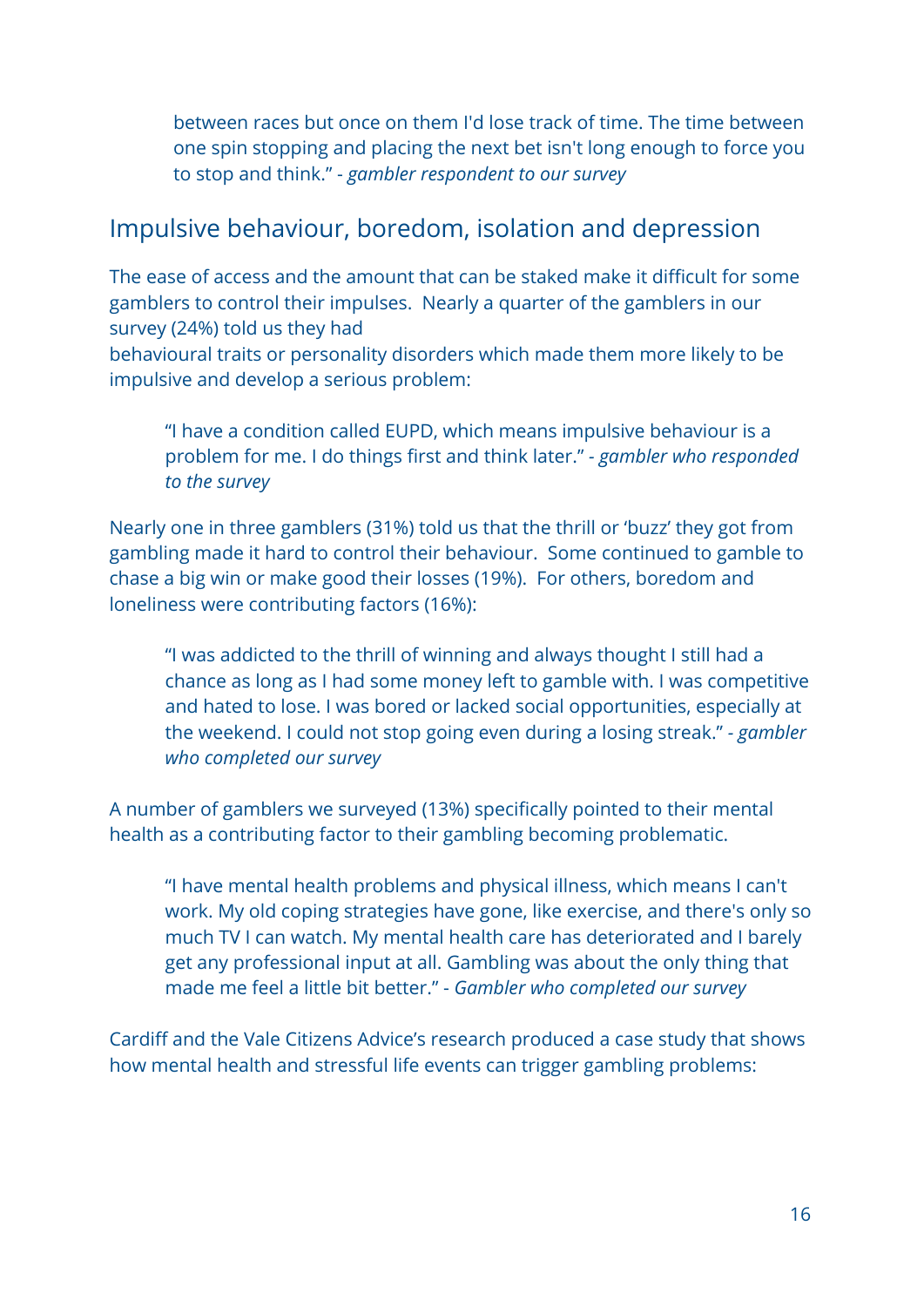

Nathan<sup>26</sup> suffers from PTSD and a number of other mental health conditions. Following the loss of his child, he entered a long, traumatic and costly legal case. Under this intense pressure and emotional strain, Nathan began to gamble in high-stakes poker games, and online, where he incurred even large losses. With crippling legal costs and mounting debts, Nathan sold his house and became homeless. In despair, he attempted suicide and was referred to a community mental health team for support.

# <span id="page-17-0"></span>Marketing and advertising

Only 5% of problem gamblers who completed our online survey attributed their gambling problem to advertising and marketing. However, some people who took part in our research felt that advertising made it harder to stop or caused setbacks.

"It's too easy. It's also advertised EVERYWHERE. it should be like cigarettes and the ads banned. I've now gone 1 month without gambling but I'm seeing adverts all the time so it's hard." *- gambler who completed our survey*

Gamblers who took part in our research told us that they found three types of advertising problematic:

- Televised adverts around sporting events, particularly football
- Free bet or special offer adverts
- Marketing emails, texts, or calls to gamblers from betting outlets

"I struggle because it was too easily accessible, lots of promotion online and on TV. When I saw the adverts or messages, it would prompt me to visit the gambling websites and spend money." *- gambler who completed our survey*

We welcome the action that has been taken already to resolve some of these problems, including the Competition and Markets Authority's (CMA) <sup>27</sup> announcement of enforcement action against firms using unfair practices. We also welcome GambleAware's intentions to prioritise research into understanding the impact of advertising on vulnerable groups and the industry funded advertising campaign to raise awareness of problem gambling.

<sup>&</sup>lt;sup>26</sup> All interviewee/case study names used in this report have been changed.

<sup>&</sup>lt;sup>27</sup> CMA, CMA launches [enforcement](https://www.gov.uk/government/news/cma-launches-enforcement-action-against-gambling-firms) action against gambling firms, 23 June 2017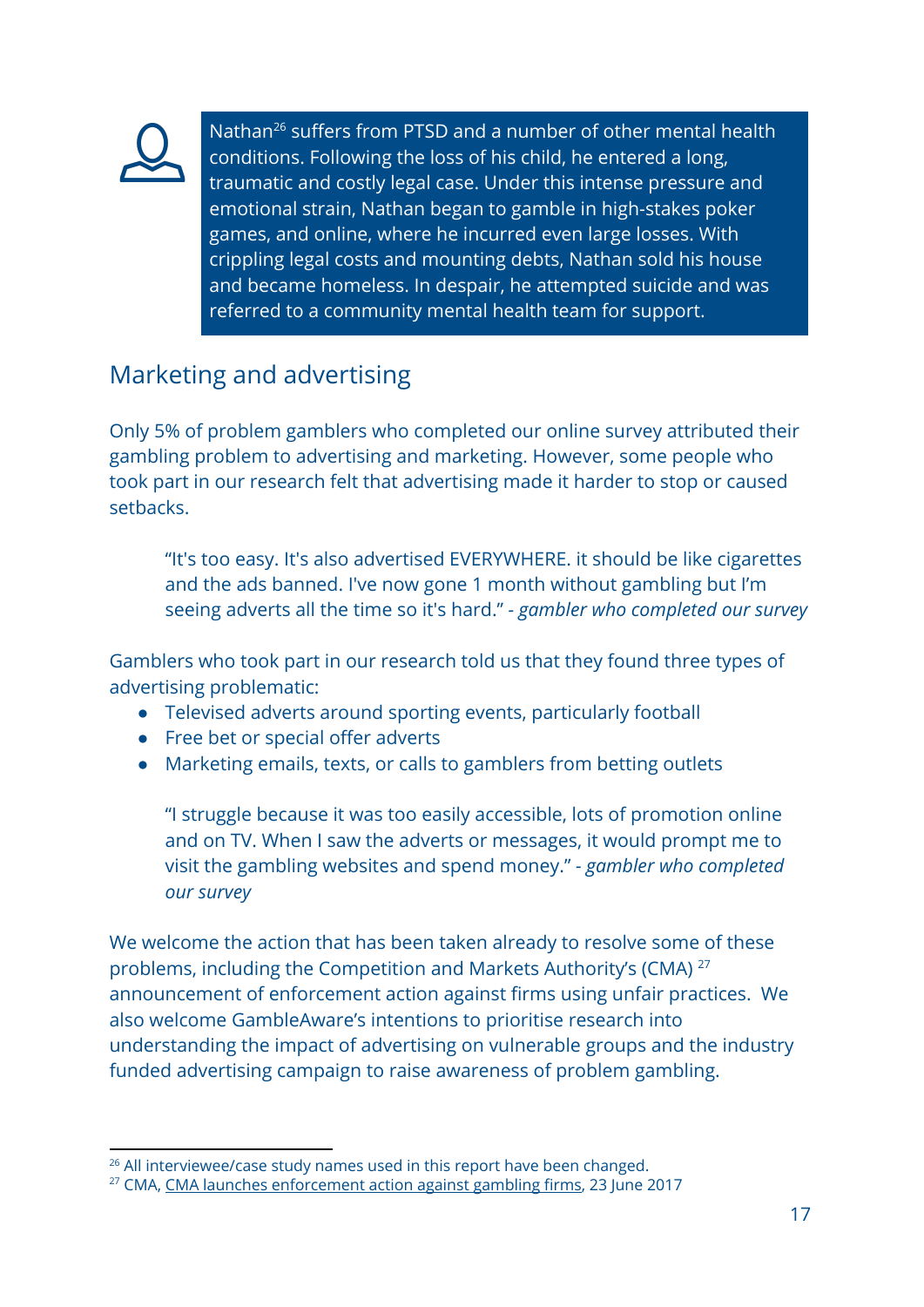# <span id="page-18-0"></span>Normalising gambling

One in twenty gamblers in our survey told us that the initial cause for their gambling problem was growing up in an environment where gambling was normal. In 2010 the British Gambling Prevalence Survey reported that "problem gamblers were more likely to … have parents who gambled regularly and had experienced problems with their gambling behaviour.<sup>28</sup>

Citizens Advice Wigan Borough discovered possible "gambling-related harm waiting to happen" in their local research. A manager at a bookmakers described their "main problem" being the number of children that gathered outside at the end of the school day. It was discovered that these were the children of gamblers inside the shop, and the manager "said she regularly had to find the mothers and persuade them to abandon their game".

Some gamblers we interviewed said that they started while they were still at school and experienced the initial thrill of winning. One gambler told us how she first became involved in gambling while still in primary school:



Claire began gambling at a young age, when she would visit amusement arcades with friends, and progressed to casinos and online gambling as an adult. Her gambling led to running up huge credit card debts and her mental health deteriorated to the point that she was declared unfit for work. She currently lives in a care home and is assisted by her mental health team and family, who limit her access to her bank account. Claire does, however, still have relapses and has pawned her possessions to fund them.

In this chapter, we have looked at the causes and triggers for gambling-related harm. In the next chapter we will consider the effectiveness of tools to manage problem gambling.

<sup>28</sup> National Centre for Social Research, British Gambling [Prevalence](https://www.gov.uk/government/uploads/system/uploads/attachment_data/file/243515/9780108509636.pdf) Survey 2010, 2011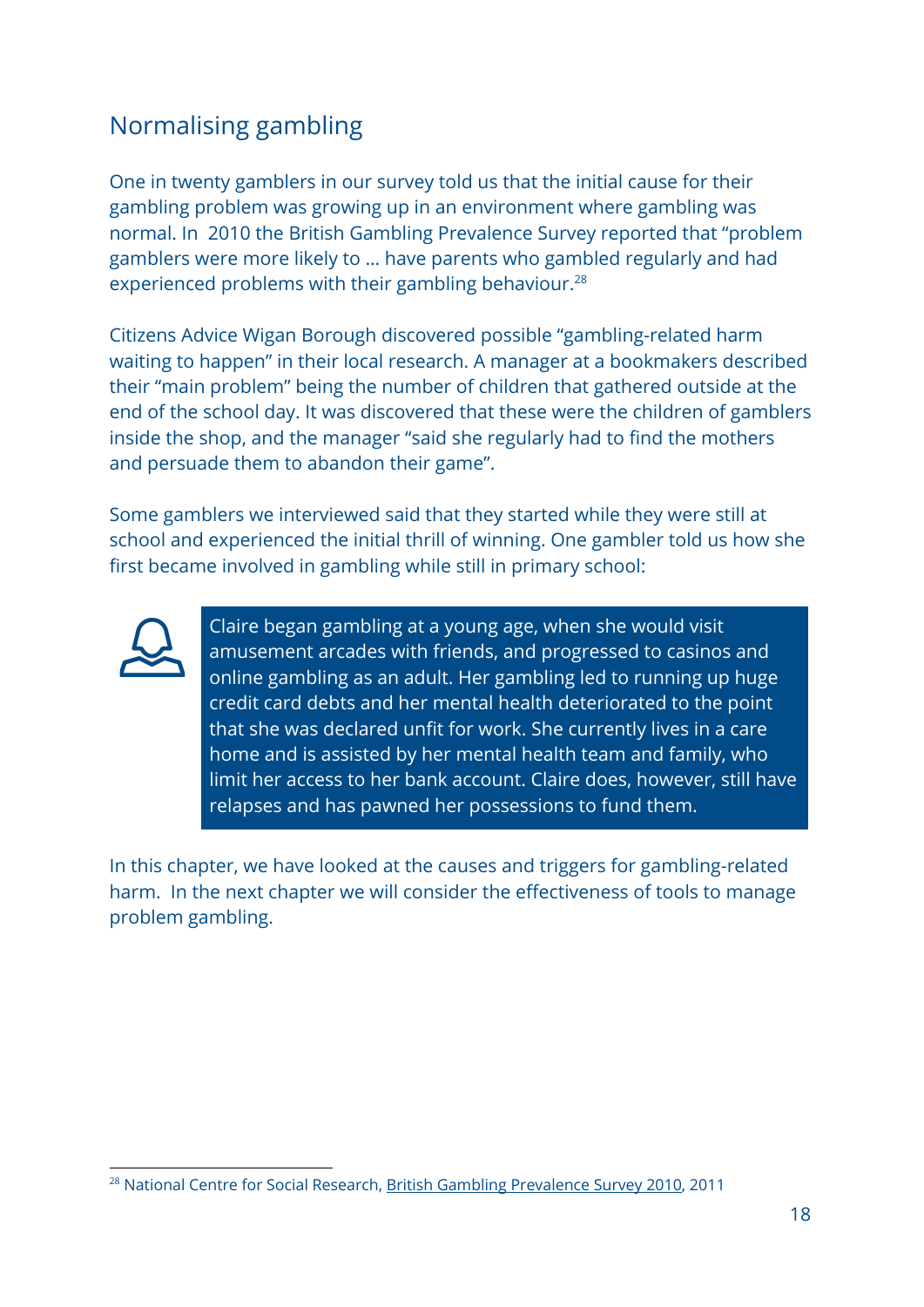# <span id="page-19-0"></span>**3. Dealing with the problem**

**Some gamblers face difficulties in admitting to themselves (or those around them) that they have a problem. This can act as a barrier to them controlling their behaviour. For some who decide to take action the tools available to help them aren't fully effective or widely known.**

### <span id="page-19-1"></span>Identifying the problem and choosing to take action

For tools to manage problem gambling to be effective, gamblers need to acknowledge that they have a problem. However, many don't realise they have an issue until they have experienced serious other impacts. It was only after running out of money that over half (56%) of gamblers we surveyed realised they had a problem:

"I felt at times on the verge of breakdown. I left two jobs over it because as soon as I got paid I'd paid my bills, and then I'd lose the rest of my wage. For two weeks of the month, I'm skint. I was thinking, 'I'm not working for nothing.' I left work and I phoned GamCare and they put me onto one of these counselling things. So for 12 weeks I didn't work. It was drastic, but it needed to be done." *- Gambler who lost £5,000*

Some gamblers we spoke to described how a deterioration in their physical or mental health led them to acknowledge the impact of their gambling:

"I've always suffered with depression and anxiety, but it was something that led me into a really bad phase of it, to the point where I had to be signed off work. I couldn't do anything. It was only when I realised that it was all down to gambling that I decided to stop." - *previous gambler*

Almost 1 in 5 (19%) gamblers we surveyed didn't acknowledge the problem until someone else intervened. Despite this, nearly half (49%) the affected others who confronted a gambler said they continued to deny having a problem afterwards. Some gamblers we interviewed spoke about the vital importance of disclosing their problem to friends or family:

"I never actually tried committing suicide but I was close to. I thought about it quite a lot last year especially. But coming clean to my wife and getting counselling - my whole life has turned around in basically six months."*- former gambler who lost £100,000*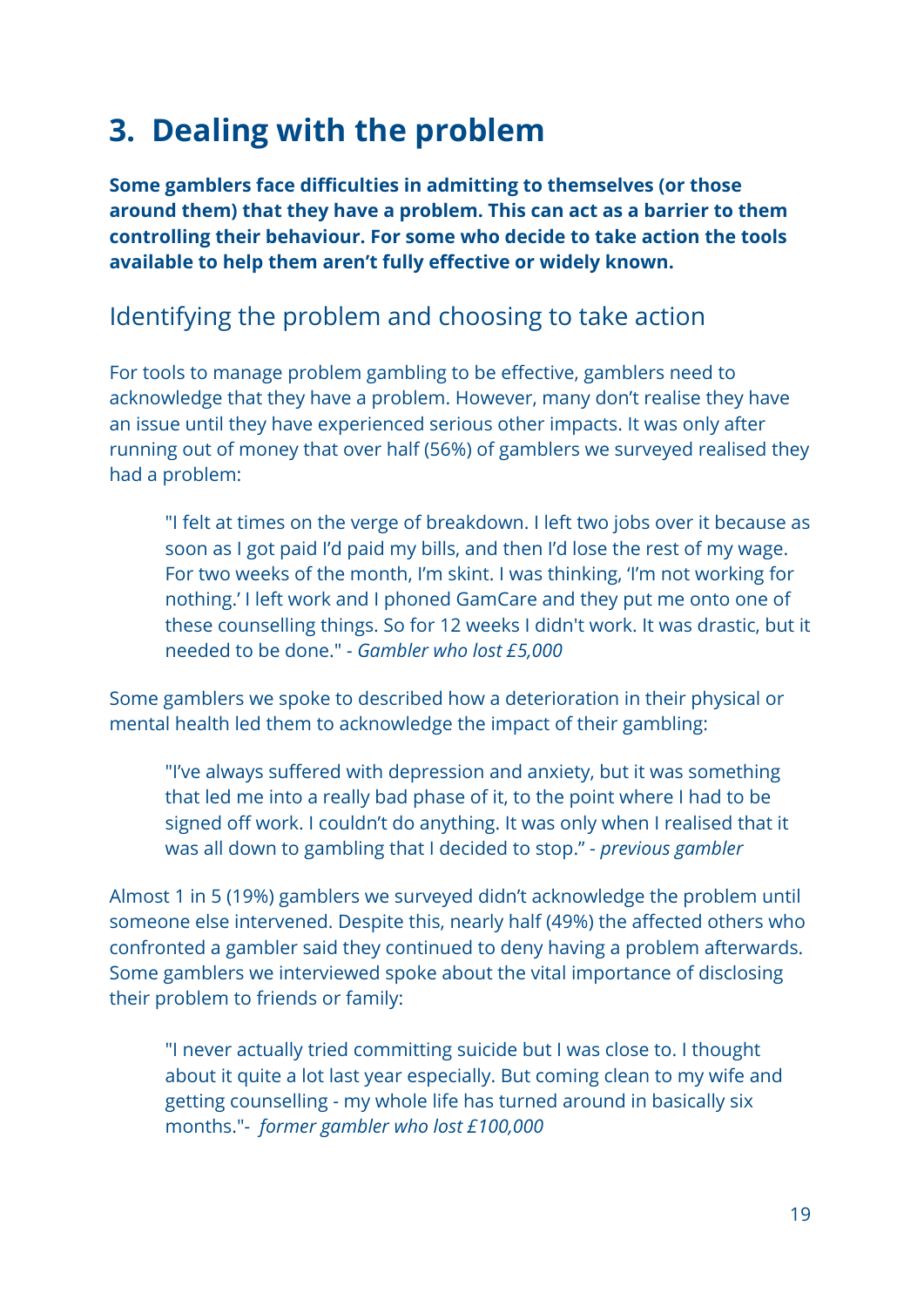# <span id="page-20-0"></span>Effectiveness of different tools

The survey asked gamblers whether they had tried different tools to control their gambling and how effective they were.



#### **Which tools have problem gamblers tried?**

Citizens Advice survey: "What attempts have you made to manage your gambling?" Base: 539



#### **How effective were tools to control problem gambling?**

Citizens Advice survey: "What attempts have you made to manage your gambling? How effective have they been?" Base: 539

We explore in greater detail the tools that the gamblers we interviewed mentioned as having tried - self exclusion, control of finances and blocking software.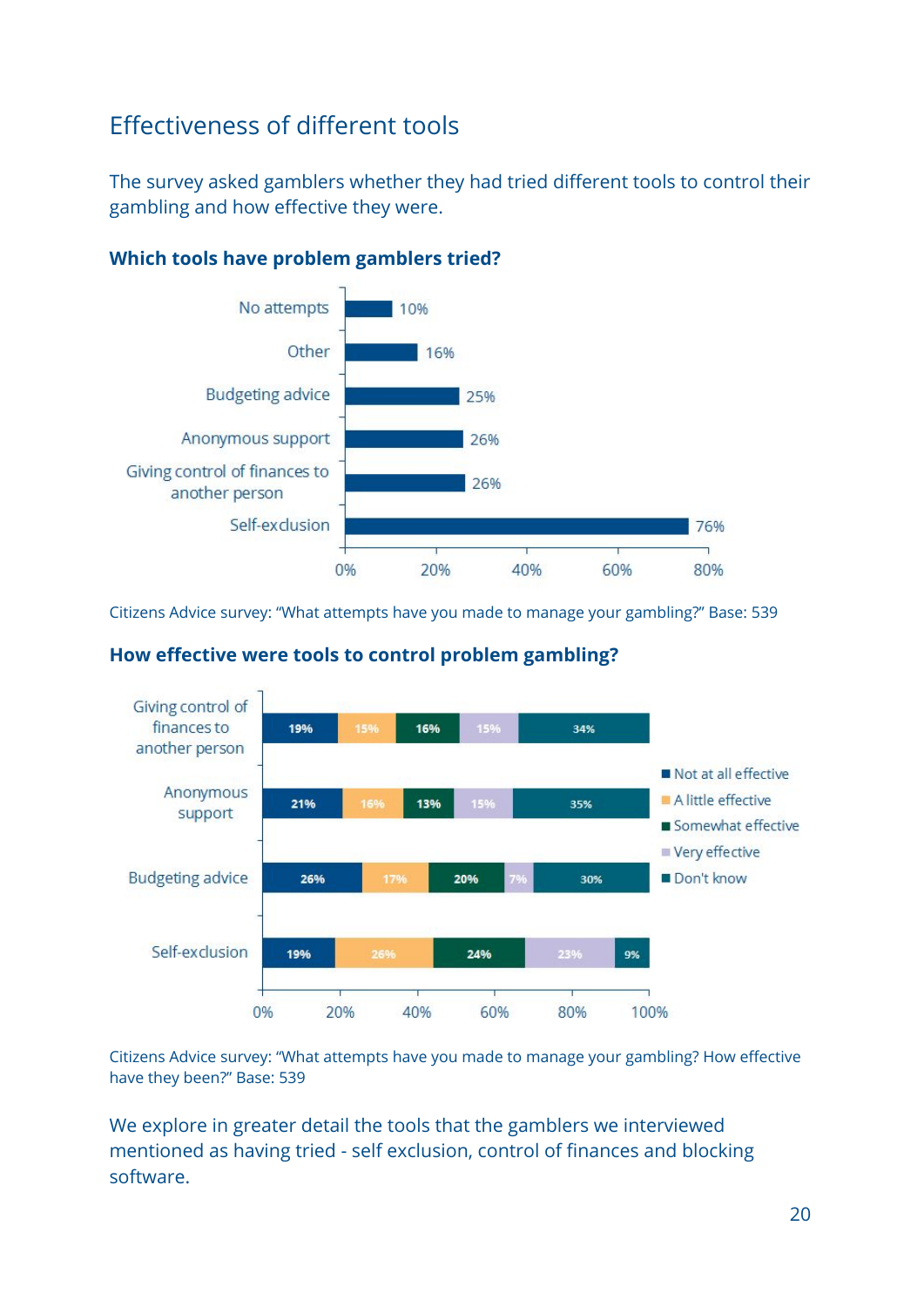#### **Self-exclusion**

The Gambling Commission require all operators to have procedures in place to allow gamblers to request that they are blocked from continuing to gamble on their premises or website. $29$  This is known as self-exclusion. Several schemes, such as the four Multiple Operator Self-Exclusions Schemes (MOSES)<sup>30</sup>, allow gamblers to self-exclude from numerous companies at once.

More than 3 in 4 gamblers we surveyed (76 %) had tried self-exclusion. Whilst the majority of those who had tried it found it effective to some extent, 19% found it not at all effective. Some of the gamblers we interviewed told us about the limitations, such as how easy it was to remove self-exclusion measures, or open new accounts:

"There's daily or weekly limitations that you can put onto your online account. So, you can put a limit on there to say no more than £20 a day. But within 24 hours you can remove them. So, it's all dependent on the individual. If you haven't got any willpower, you're in trouble." - *Previous male gambler*

We welcome the Remote Gambling Association's plan to introduce a new online multi-operator self-exclusion scheme GAMSTOP by Spring 2018.<sup>31</sup> In the meantime, some gambling websites are already using account holder data (such as card details and IP addresses) to both prevent fraud $32$  and identify problem gamblers. We welcome these steps and support the work already being done by the Gambling Commission and GambleAware to drive up standards across the industry.<sup>33</sup>

The current government gambling review features a package of measures for improving player protections on gaming machines which we would like to see adopted. $34$  The gamblers we spoke to described how some of these measures were helping them already:

"There seems to be more time outs or timers on the screen so you can see how long you've been there, and that's certainly useful just to have it on

<sup>32</sup> Gambling Commission

<sup>&</sup>lt;sup>29</sup> Gambling Commission, Licence [Conditions](http://live-gamblecom.cloud.contensis.com/PDF/LCCP/Licence-conditions-and-codes-of-practice.pdf) and Codes of Practice, January 2017

<sup>&</sup>lt;sup>30</sup> Four MOSES schemes exist for betting, casinos, arcades, and bingo halls.

<sup>&</sup>lt;sup>31</sup> Gambling Commission, *Online [multi-operator](http://www.gamblingcommission.gov.uk/for-gambling-businesses/Compliance/General-compliance/Social-responsibility/Self-exclusion/Online-multi-operator-self-exclusion-scheme.aspx) self-exclusion scheme*, accessed 17 January 2018

<sup>&</sup>lt;sup>33</sup> Department of Culture, Media and Sport, [Consultation](https://www.gov.uk/government/uploads/system/uploads/attachment_data/file/655969/Consultation_on_proposals_for_changes_to_Gaming_Machines_and_Social_Responsibility_Measures.pdf) on proposals for changes to Gaming Machines and Social [Responsibility](https://www.gov.uk/government/uploads/system/uploads/attachment_data/file/655969/Consultation_on_proposals_for_changes_to_Gaming_Machines_and_Social_Responsibility_Measures.pdf) Measures, October 2017

<sup>&</sup>lt;sup>34</sup> Department of Culture, Media and Sport, [Consultation](https://www.gov.uk/government/uploads/system/uploads/attachment_data/file/655969/Consultation_on_proposals_for_changes_to_Gaming_Machines_and_Social_Responsibility_Measures.pdf) on proposals for changes to Gaming Machines and Social [Responsibility](https://www.gov.uk/government/uploads/system/uploads/attachment_data/file/655969/Consultation_on_proposals_for_changes_to_Gaming_Machines_and_Social_Responsibility_Measures.pdf) Measures, October 2017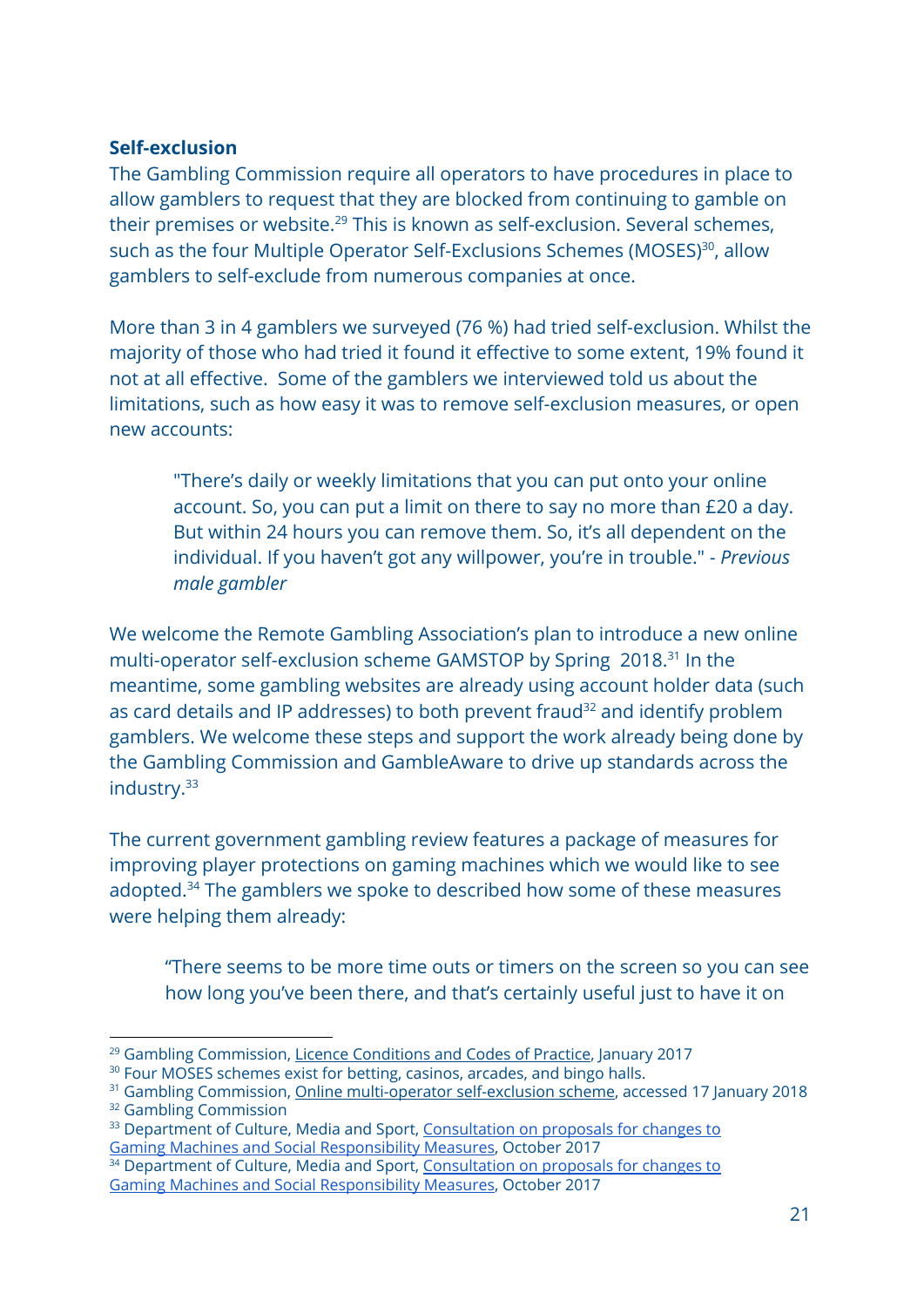the same screen rather than having to look away to a clock. In a casino there are no clocks and no natural daylight, you don't know where you are. You can be here forever and nobody would ever know." *- Current gambler*

The project in Wigan Borough found that local gambling premises had a "black book" system for staff to identify self-excluded customers. One manager in this area reported that the company planned to roll out an automatic facial recognition system to assist staff. Several gamblers we interviewed mentioned that self-exclusion could be less effective because of staffing levels or turnover in betting shops. This method could increase the effectiveness of self-exclusion.

#### **Handing over control of finances**

Gamcare suggests gamblers could manage their problem by temporarily handing over control of their finances to a trusted person.<sup>35</sup> Nearly half of the gamblers (49%) who had tried handing over control of their finances to other people, found it effective to some extent. However, only one in four (26%) of gamblers we surveyed had attempted this tool for controlling their gambling, which suggests there is a need to make it more widely known.

One barrier to using this tool is that gamblers must tell someone else they can trust to manage their finances about their problem:

"I was encouraged to hand over control of the finances to somebody else, but at that point in time I wasn't really in a position to do so. I wasn't living either at home or within a reasonable distance of home. So I couldn't hand it to my parents. I didn't trust the girlfriend that I was with and there was no-one else around." - *Ex-gambler with losses of more than £10,000*

#### **Blocking software**

Some of the gamblers we interviewed spoke about blocking software which, when installed, limits the exposure to online gambling content. They had mixed experiences; some found it useful, whilst others said it didn't work at all. In particular there were issues with the software not working on all platforms and concerns over the cost of a product that might not be 100% effective:

"The one thing I've always lamented not existing is free software that completely blocks gambling. They always charge and I'd usually just lost hundreds of pounds, so wasn't interested in paying £50 more. There's now

<sup>35</sup> See http://www.gamcare.org.uk/get-advice/what-can-you-do/finance-and-debt-management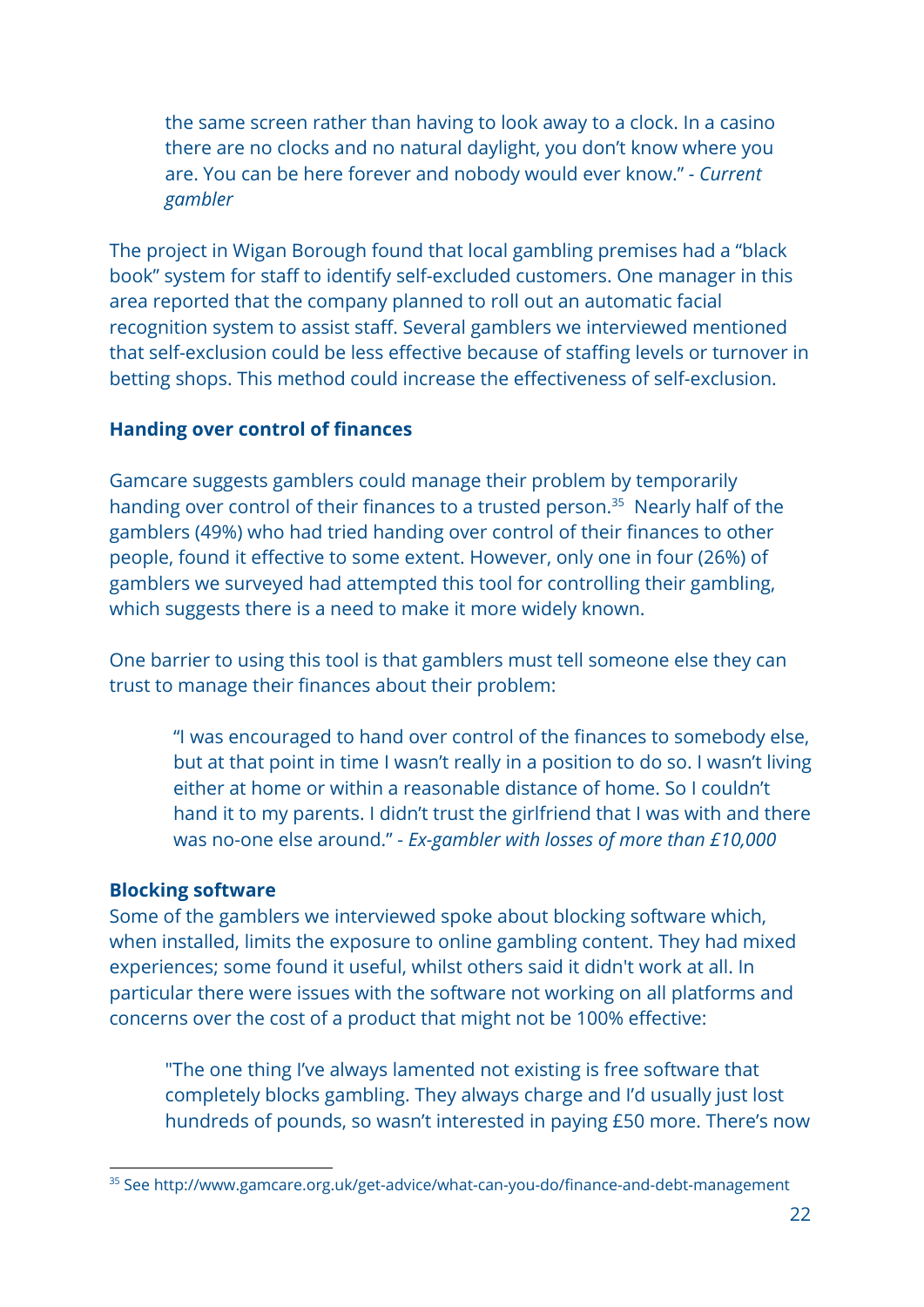one that's free and blocks access permanently on a laptop. The only reason I haven't used it is because it doesn't work on the operating system on my phone which I do most of my gambling on now." *Current gambler*

It was easy for gamblers who controlled the software themselves to remove it. One person we interviewed told us that they got their sister to set the passwords which they found worked well. However, this wouldn't work for those who live alone and don't want to tell anyone about their gambling problem.

We welcome the research being done by GambleAware to evaluate the effectiveness of current blocking software and the steps they are taking to encourage innovation in the sector<sup>36</sup> by inviting bids from software and tech companies.

It is essential that gamblers and affected others are aware of the more in-depth help that is available to them and that they know how to access it. The existing support services that are available, and the barriers to their use, are explored in Chapter 4.

<sup>36</sup> GambleAware, [Commissioning](https://about.gambleaware.org/media/1480/gambleaware-commissioning-plan-2017-19.pdf) Plan 2017-2019, 10 May 2017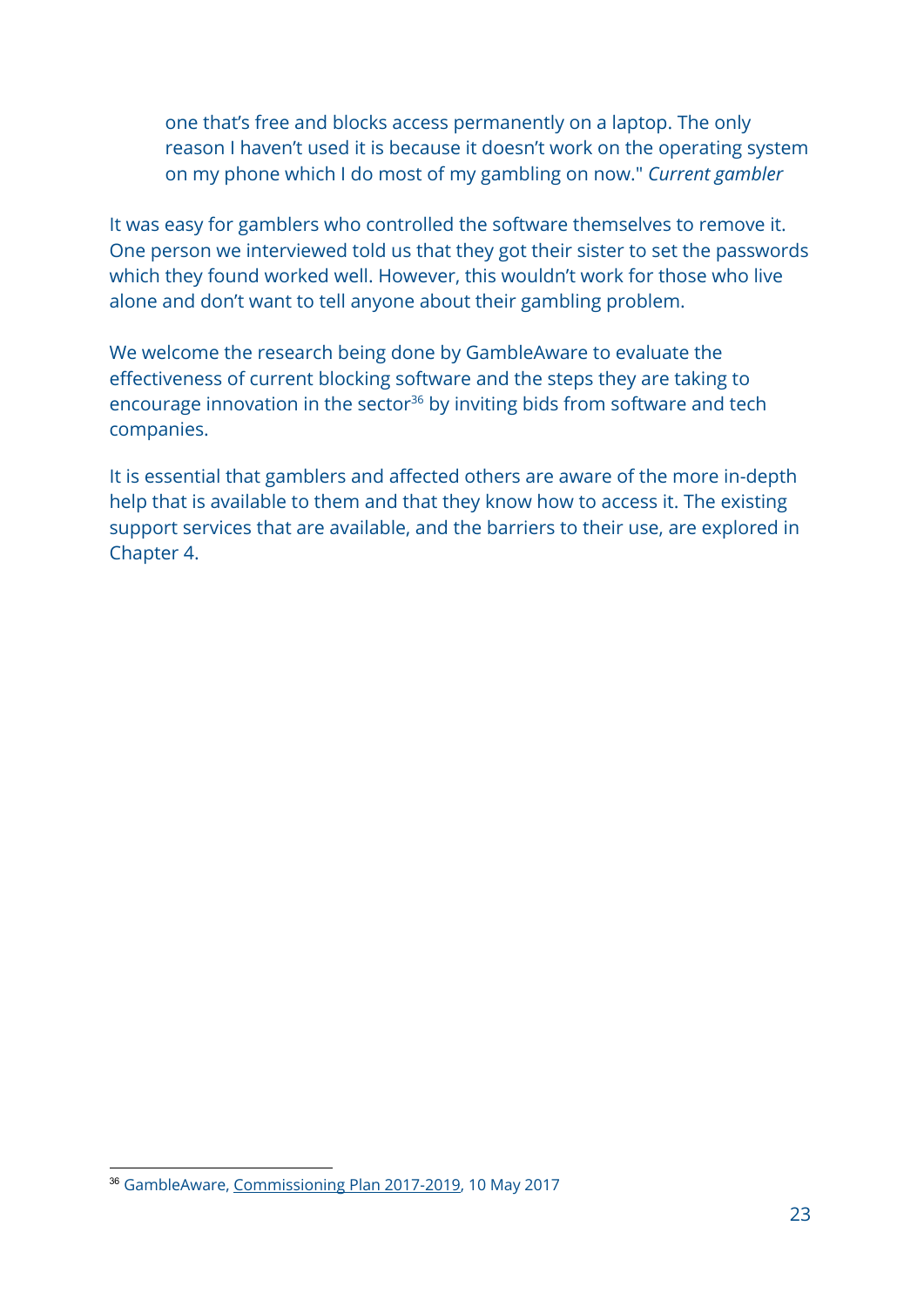# <span id="page-24-0"></span>**4. Support services for problem gamblers and affected others**

**Existing support services for problem gamblers and affected others can be effective, but some people face barriers to using them. It is essential that gamblers and affected others are able to get the help they need regardless of their location, background, or family situation and that there is sufficient funding to ensure this happens.**

There are a wide range of support services for problem gamblers, including helplines, online chat services, residential programmes and mental health interventions. Many of these are funded by GambleAware and connect with associated NHS and community services where available.

Support services for affected others are available. For example, in addition to supporting gamblers, the charity GamCare provides support for those affected by someone else's gambling, including access to a helpline, online forums, and counselling.<sup>37</sup> Gam Anon holds support meetings specifically for affected others and organises online meetings for those who are unable to get to meetings. $38$ 

Both gamblers and affected others we interviewed described the positive impact of support services and sharing their experiences :

"I attended my first meeting and there were people who had similar stories to me. There were bits that rang true in everybody's story. I felt at home. I could comfortably talk to people about the problem I had."  *previous gambler*

"We have all types of people in there, the parent/child relationship, the child/parent relationship, you've got the partner, etc. And they all can offer advice and support based upon sound knowledge of how things worked for them. They're all offering alternative views, but with a sort of central thread, it's very helpful." *- mother of a previous gambler*

Despite the good range of support services, only 3% of problem gamblers in need of assistance are receiving the support they need, $39$  and there remains a lack of understanding of the number of affected others, and what their support needs are.

<sup>&</sup>lt;sup>37</sup> GamCare, [Relationships](http://www.gamcare.org.uk/get-advice/how-can-gambling-affect-your-life/relationships-and-family) and Family, accessed 23/08/2017

<sup>38</sup> Gam Anon, Online [meeting](http://gamanon.org.uk/?page_id=30), accessed 23/08/2017

<sup>39</sup> GambleAware, [Fundraising,](https://about.gambleaware.org/fundraising/) accessed 06/09/2017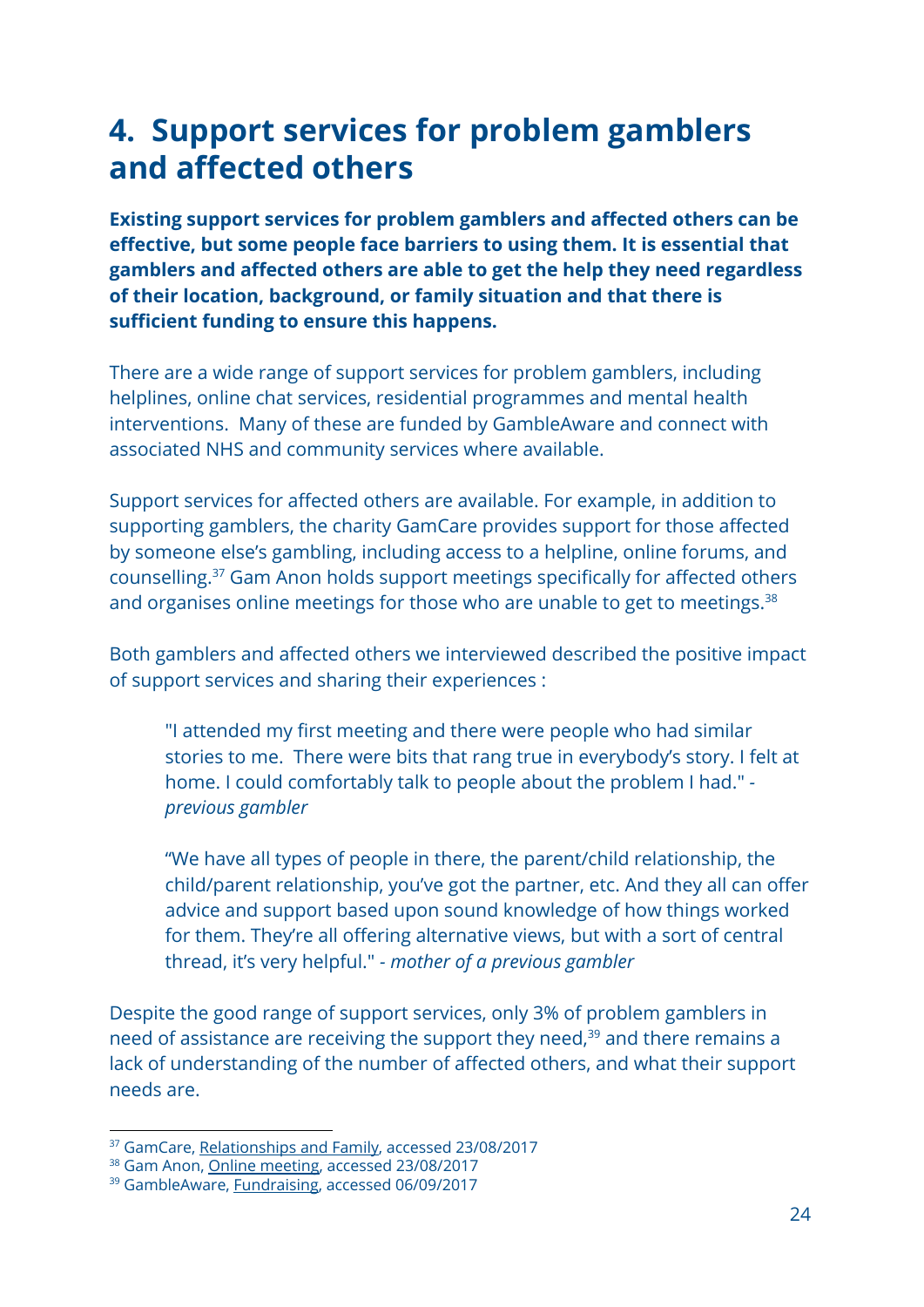Our research identified a number of barriers for both gamblers and affected others in finding and accessing appropriate support services. They can be categorised into 4 broad themes:

- Visibility
- Accessibility
- Service design
- Funding

# <span id="page-25-0"></span>**Visibility**

Some affected others we interviewed told us that they weren't aware of any services that would support them:

"There's very, very little out there, actually. There's some information out there for the gambler, but there's very, very little information for the person that the gambler is affecting." - *Female partner of gambler*

Gamblers and affected others who tried to find out about support services sometimes found that there was general lack of awareness about what services existed locally, including from health professionals:

"The problem that other people have, is that they try routes, one of which is going to see their GP, and very few GPs are trained in anything about this. They are often referred for one-to-one counselling and organisations which specialise in drug abuse or alcohol abuse. The assumption is that 'I'm sure they can help with gambling abuse as well, so we'll just send them there'." - *mother of previous gambler*

### <span id="page-25-1"></span>Accessibility

Gamblers we spoke to stressed the importance of being able to access local support services. The local research project in Rushmoor found a gap between the number of gambling facilities and support services in Aldershot, an area the local Citizens Advice served. There were 25 betting shops in the town centre but no dedicated facilities to support people with gambling addictions. The nearest option was more than 10 miles away in Guildford.

The distance some people had to travel to access support services discouraged them from seeking help: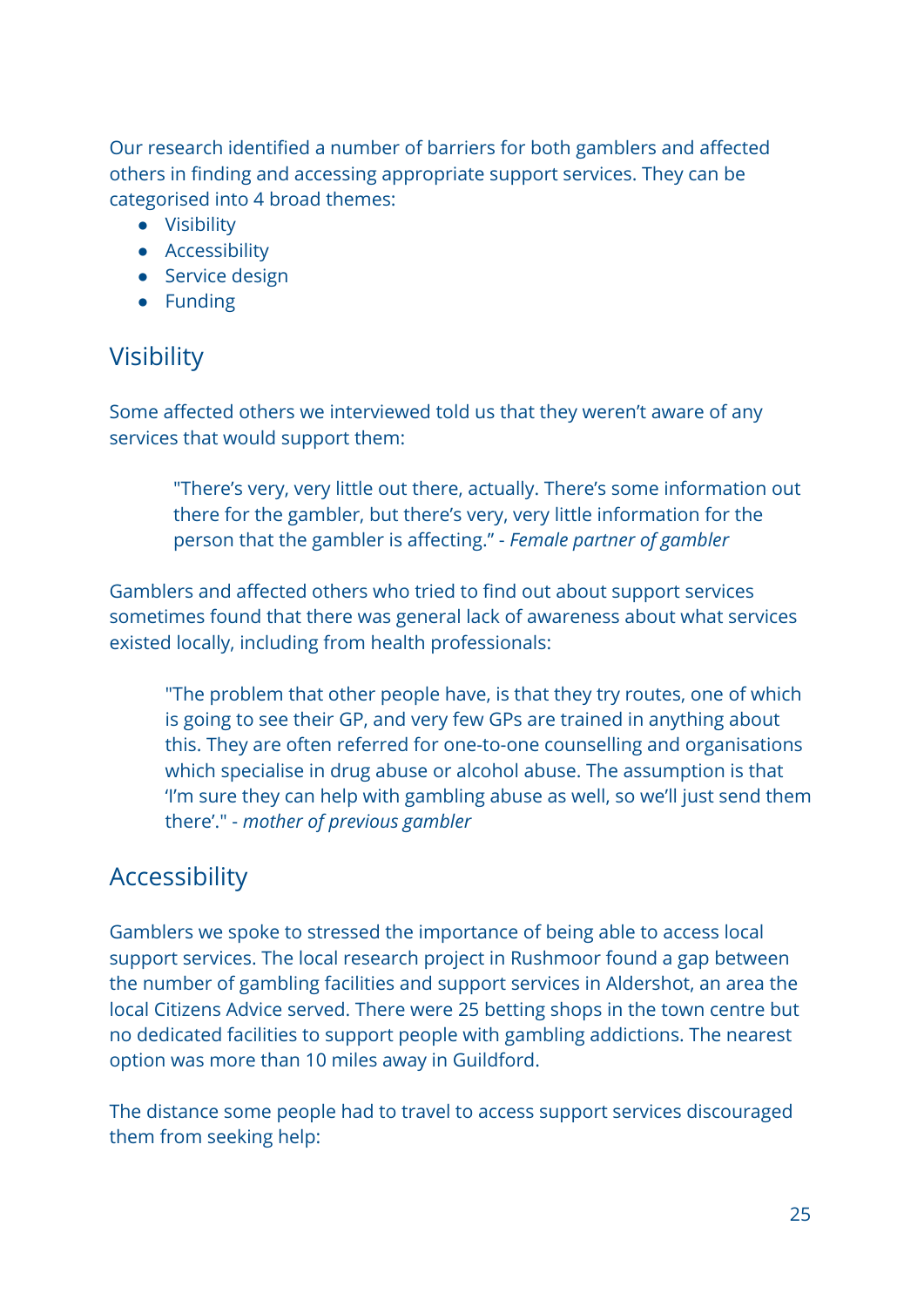"There weren't many meetings in my local area, so it was a bit of a trek to go. I wanted to access it locally rather than travel 30-40 miles to go to an hour-long meeting. I also wanted to know that it was going to help, if that makes sense." *- previous gambler*

Some gamblers with family or childcare commitments found it difficult to access face-to-face or residential support due to time constraints. One gambler, a single mother of two, described how she was unable to commit to regularly attending a support group:

"It was on a Wednesday night and the children would be doing something, so I had to knock it on the head."

The Gordon Moody Association recently announced a new service for women which requires significantly less time in residence and allows the follow-up therapy sessions to be delivered online if necessary. This is welcome as it will ensure that more people will be able to access support and treatment.

Even when gamblers were able to access support services, they sometimes found they were oversubscribed:

"I went to a session at a national clinic. It seems like a fantastic service. The only problem was a huge waiting list. By the time the appointment came round I was gambling [again]." *- previous gambler*

### <span id="page-26-0"></span>How services are designed

#### **Meeting the needs of the local population**

Our research identified that there was a need for support services to be designed to meet the specific needs of the local population. This was particularly evident from the research carried out by Rushmoor Citizens Advice.

They identified an elderly Nepali population in Aldershot that use gambling shops to socialise. Local betting shops seemed to have acknowledged this by providing Nepali snacks and putting up welcome notices in Nepali. Whilst they also provided gambling harm and support leaflets, they were all in English, with no information in Nepali. Local counselling services were also difficult to access for those whose first language is not English. To address this, Citizens Advice Rushmoor produced a leaflet in Nepali and persuaded all local gambling outlets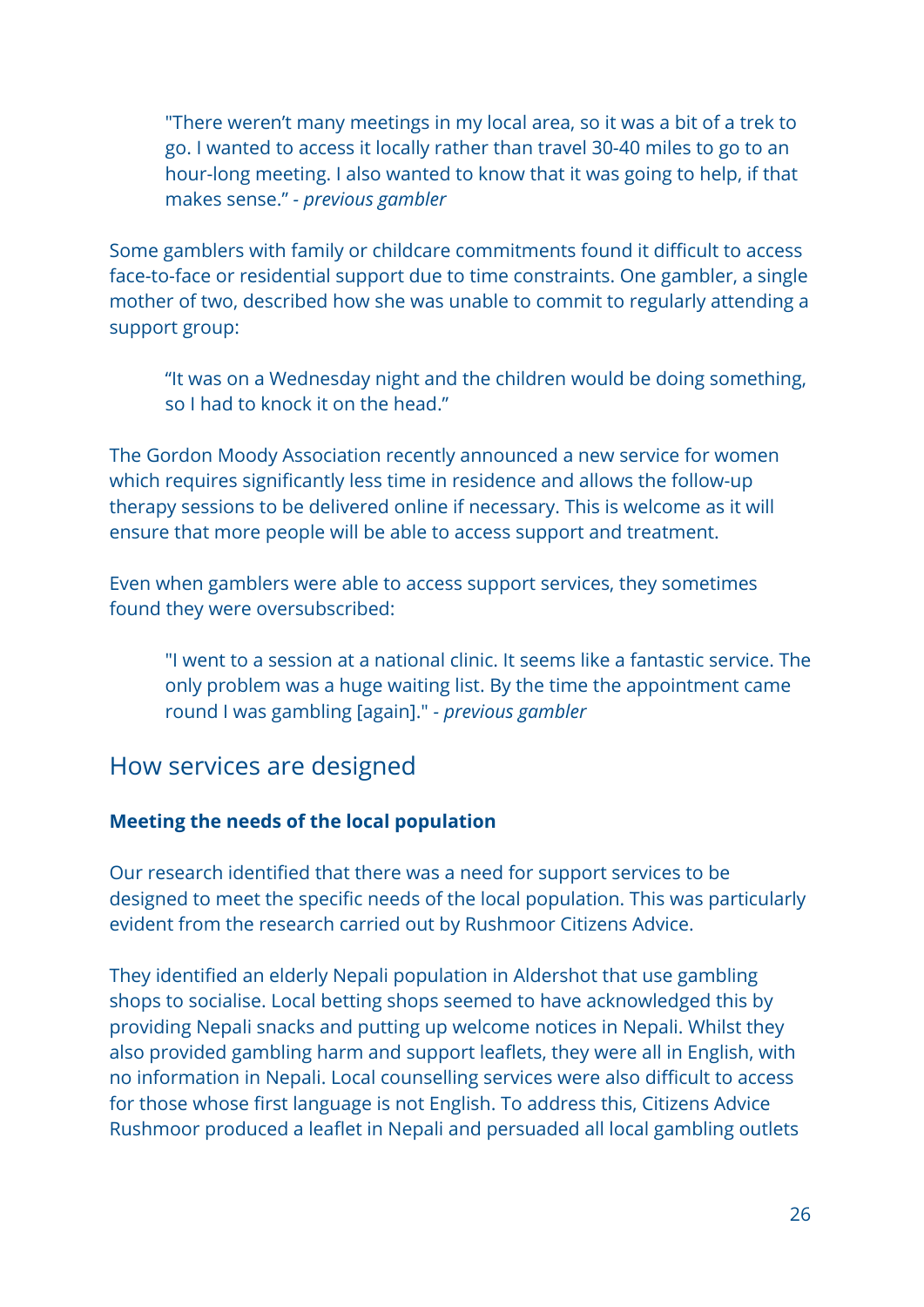to display it. This demonstrates how the gambling industry could work with local organisations to tackle gambling-related harm.

#### **Meeting the needs of wider groups**

We found there were different groups of people who needed, or would have benefited from, access to support services. Some faced difficulties in acknowledging or being able to talk about the problem due to stigma or beliefs:

"I still haven't told my mum and my brother. You'll be shunned by your community. Gamblers are not thought of as people that need help. They're bad, they did it knowingly, they kept on doing it, they've committed a sin. They're not getting any sympathy." *- female gambler*

Others have struggled to find appropriate services as those available locally are faith based. Another interviewee stopped attending a "12-step" support group because he struggled with the spiritual aspect of "accepting a higher power":

"I went for 4 or 5 weeks. The only thing that I struggled with was the spiritual side. I'm not a religious or a spiritual person. If that helps other people then that's brilliant, but it wasn't something that I could relate to." - *Current male gambler with losses of £5,000*

Affected others seemed to experience a stigma of their own when it came to someone else's gambling, and there is a need to expand awareness and support for these individuals:

"Online forums would have been useful for me, because I feel quite embarrassed about it. It wasn't something I could tell my friends or my parents. At the time it was a case my ex spending the rent or us not having any food on the table. I felt like, 'Well, it's not my problem to discuss.' I was ashamed, and I didn't quite know how to deal with it." - *Ex-wife of gambler*

Cardiff and Vale Citizens Advice identified a successful support service for everyone affected by gambling related harm that used a non-faith based model. The Living Room provides Cardiff residents with free face-to-face and remote-access support, including financial advice, counselling, peer support, and support for gamblers' families. Between December 2015 to April 2017, 65% of gamblers supported by the service had stopped gambling or shown improvements.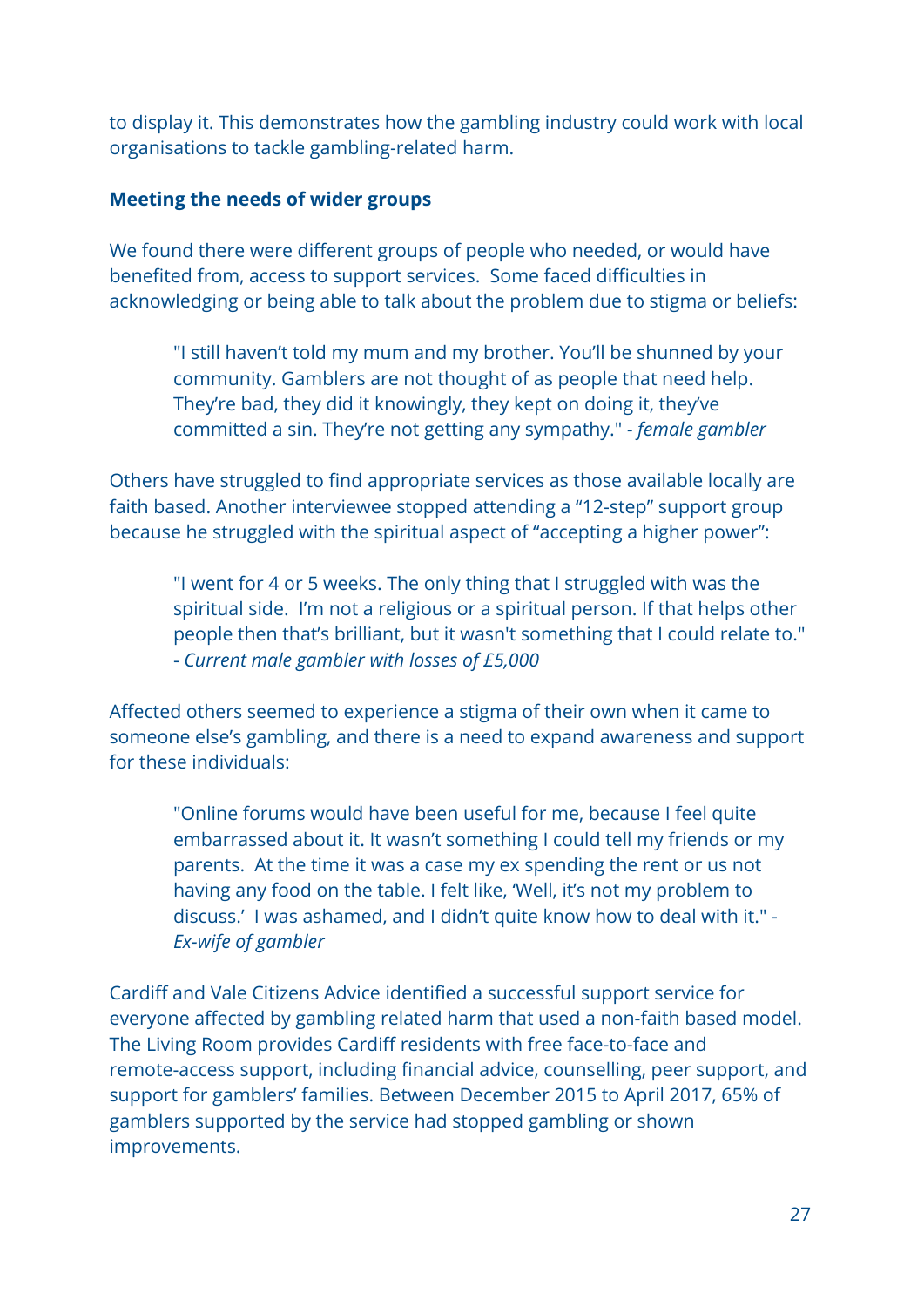#### **Gambling-specific support**

There need to be more support services just for gamblers. Gamblers we interviewed told us that services that treat all addictions as the same are sometimes not effective, because they tend to focus more on drug and alcohol addiction:

"I've been to a general addiction support group. Being honest, that doesn't appear to be for gambling. It's advertised as being for gambling, but the way the meetings were run you can tell it's more for drugs and alcohol. I felt like an intruder. 'Well, you haven't got a real addiction.'" - *ex-gambler*

Rushmoor Citizens Advice identified a local homelessness charity that provides general support for a range of addictions, but nothing specific for gambling. One of their clients used this support group, but found that it was mainly focussed on alcohol and drug use.

Support services can be helpful for affected others, but would benefit from more relevant practical advice and techniques:

"Having someone that I could speak to and say, 'This has happened to me,' and for someone to be like, 'You know what? That's really bad.' And just give some solutions, such as not lending my father any more money. That would have been really handy for my extended family because at the time they were just bailing him out. Something like that would have really, really helped." *- adult child of a problem gambler*

### <span id="page-28-0"></span>Funding

In the 12 months leading to 31 March 2017, the gambling industry made more contributions to fund support for problem gamblers than in the previous 12 months. Some of this money will be used to fund GambleAware's Research Commissioning Plan which includes a range of projects to evaluate treatment capacity and quality, analyse gaps in treatment delivery and compare service needs with existing services announced.<sup>40</sup> However, the amount donated up to

<sup>40</sup> GambleAware, [Commissioning](https://about.gambleaware.org/media/1480/gambleaware-commissioning-plan-2017-19.pdf) Plan 2017-2019, 10 May 2017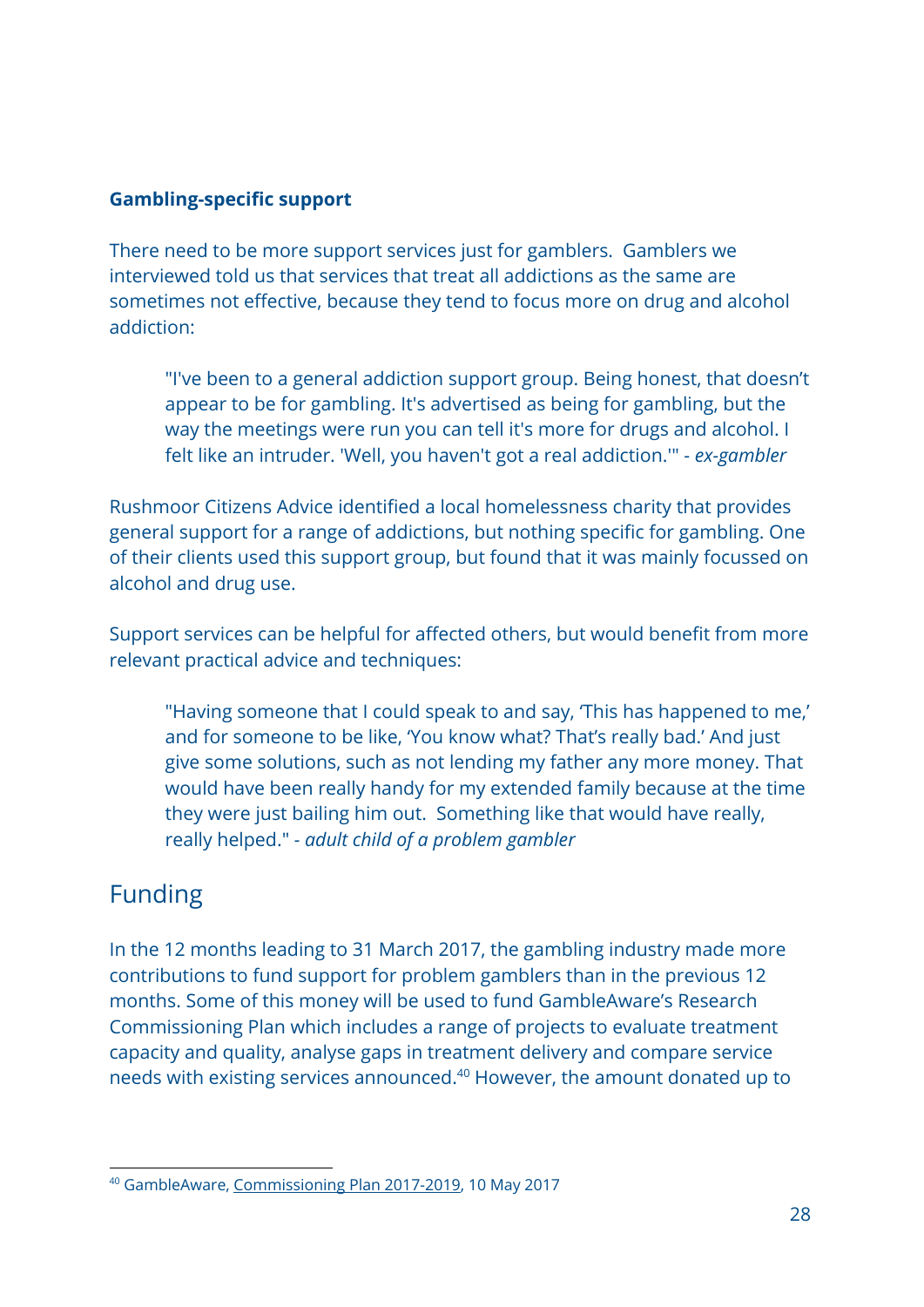March 2017 still fell 20% short of the Responsible Gambling Strategy Board's target of £10 million in contributions from the industry.<sup>41</sup>

From our research, it seems that gambling support services need to be more widely available, better publicised and more targeted at both problem gamblers and affected others. All of this is likely to require an increased level of funding. The Responsible Gambling Strategy Board themselves have said that the amount of money needed for treatment is likely to increase if GambleAware's ambition to increase the proportion of problem gamblers in treatment from 3% to 9% is to be met.<sup>42</sup> They also acknowledge that the high cost of successful treatment programmes limits the funds available for other aspects of support, such as prevention. The Government have also recognised that funding requirements could be much greater.<sup>43</sup>

There are other means of less explored support that may well benefit from additional funding to help tackle gambling-related harm, such as debt advice agencies and other community contact points. For example, advice agencies help people with many of the symptoms of gambling-related harm, particularly in relation to personal debt. Given the right training, advisers can be well placed to identify problem gambling and intervene where appropriate. They can also have an important role to play in making sure problem gamblers get access to further specialist support. This is something that has worked particularly well for agencies who have received training from the Newport Citizens Advice Support Gambling Project.

The Gambling Act 2005 provides for a statutory levy on gambling firms to fund research, education, and treatment of gambling-related harm.<sup>44</sup> This power has never been used. Instead, Government and the gambling industry have agreed to a voluntary contribution, most of which is paid to GambleAware.<sup>45</sup> It is welcome that the Government is willing to consider whether it should now be implemented to ensure that there is sufficient funding for research, education and treatment.

In the final part of this report, we set out our conclusions and recommendations to address the findings of our research.

<sup>41</sup> GambleAware, [Fundraising,](https://about.gambleaware.org/fundraising/) accessed 06/09/2017

<sup>&</sup>lt;sup>42</sup> National [Responsible](http://www.rgsb.org.uk/PDF/Quantum-of-funding-January-2017.pdf) Gambling Strategy, Quantum of funding, Responsible Gambling Strategy Board, January 2017

<sup>43</sup> Paragraph 5.107 of [Consultation](https://www.gov.uk/government/uploads/system/uploads/attachment_data/file/655969/Consultation_on_proposals_for_changes_to_Gaming_Machines_and_Social_Responsibility_Measures.pdf) on proposals for changes to Gaming Machines and Social [Responsibility](https://www.gov.uk/government/uploads/system/uploads/attachment_data/file/655969/Consultation_on_proposals_for_changes_to_Gaming_Machines_and_Social_Responsibility_Measures.pdf) Measures, DCMS, October 2017

<sup>44</sup> Section 123

<sup>45</sup> GambleAware, [Fundraising,](https://about.gambleaware.org/fundraising/) accessed 06/09/2017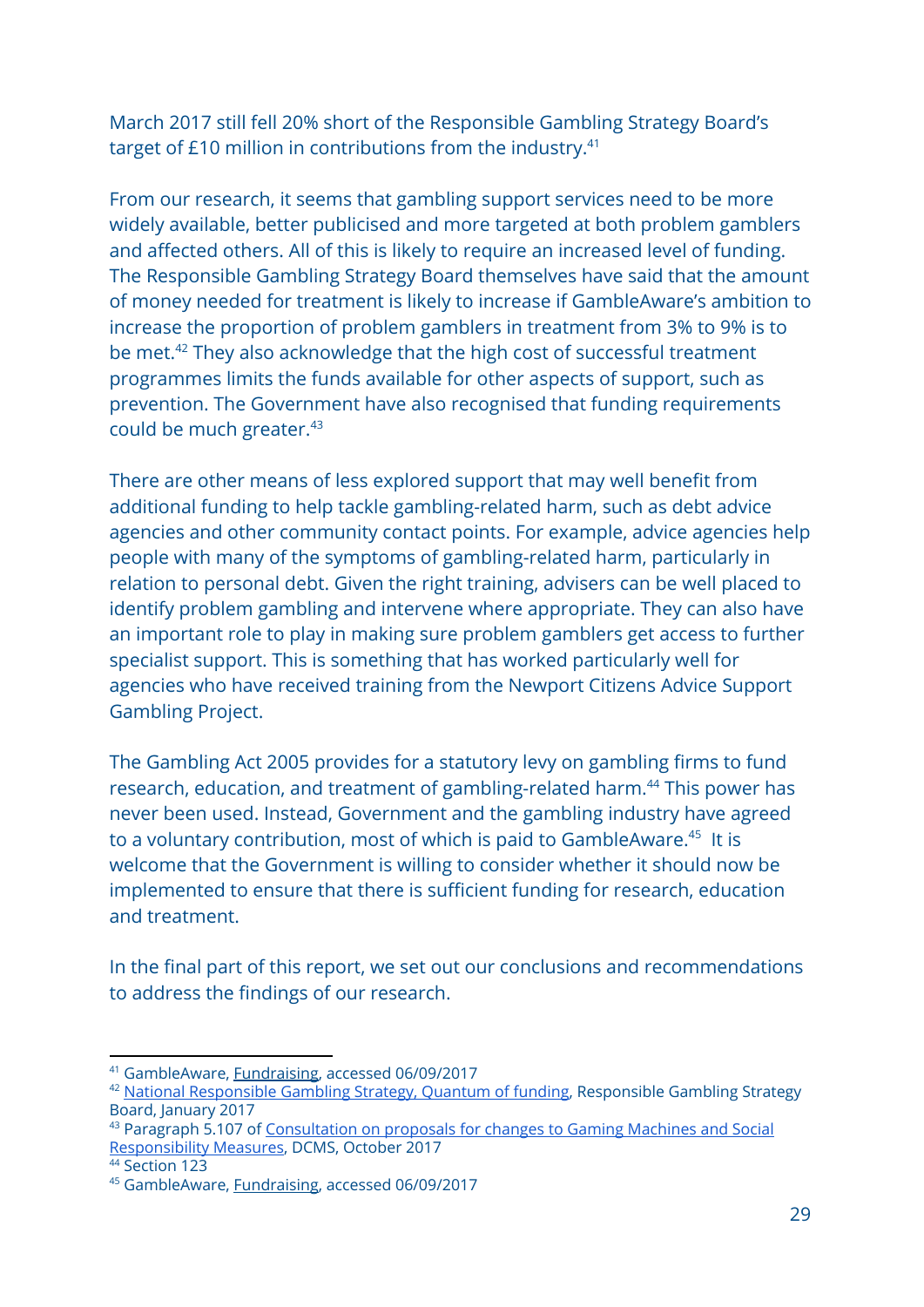# <span id="page-30-0"></span>**Conclusion and recommendations**

Whilst gambling provides a leisure activity for many, problem gambling has a wide range of impacts on gamblers, such as financial difficulties, mental health problems and relationship breakdowns. These same impacts are felt by many more people who are close to them. Affected others also feel a stigma about talking about their problems and getting help.

Given the severity of impact from problem gambling it is crucial that adequate support services are available to individuals who need them. Our research suggests that more needs to be done to ensure there are readily available and varied support services delivered at a local level. With additional funding existing local services could be used to ensure that support is widely available and tailored to local needs, and to address the impact of gambling-related harm more widely. Funding must be sufficient to meet the need and should be flexible to adapt to increasing numbers of gamblers and affected others getting support.

### <span id="page-30-1"></span>Recommendations

#### **Government should:**

- Ensure there is sufficient funding for research, education and treatment of gambling- related harm for both problem gamblers and affected others by using its powers to impose a mandatory levy on all gambling firms
- set the levy at a suitable amount to ensure funding is sufficient for expanded support services for both problem gamblers and affected others.

#### **GambleAware should:**

- ensure that its planned research to improve and innovate tools to help problem gamblers manage their problem covers financial controls**.**
- ensure that its research on support services explores how they are suitable, inclusive and accessible for both problem gamblers and affected others from various different backgrounds.
- ensure that its research on support services explores how they could be better designed to meet local needs and make use of existing third party support.
- ensure that all awareness raising activities about support for problem gambling includes affected others.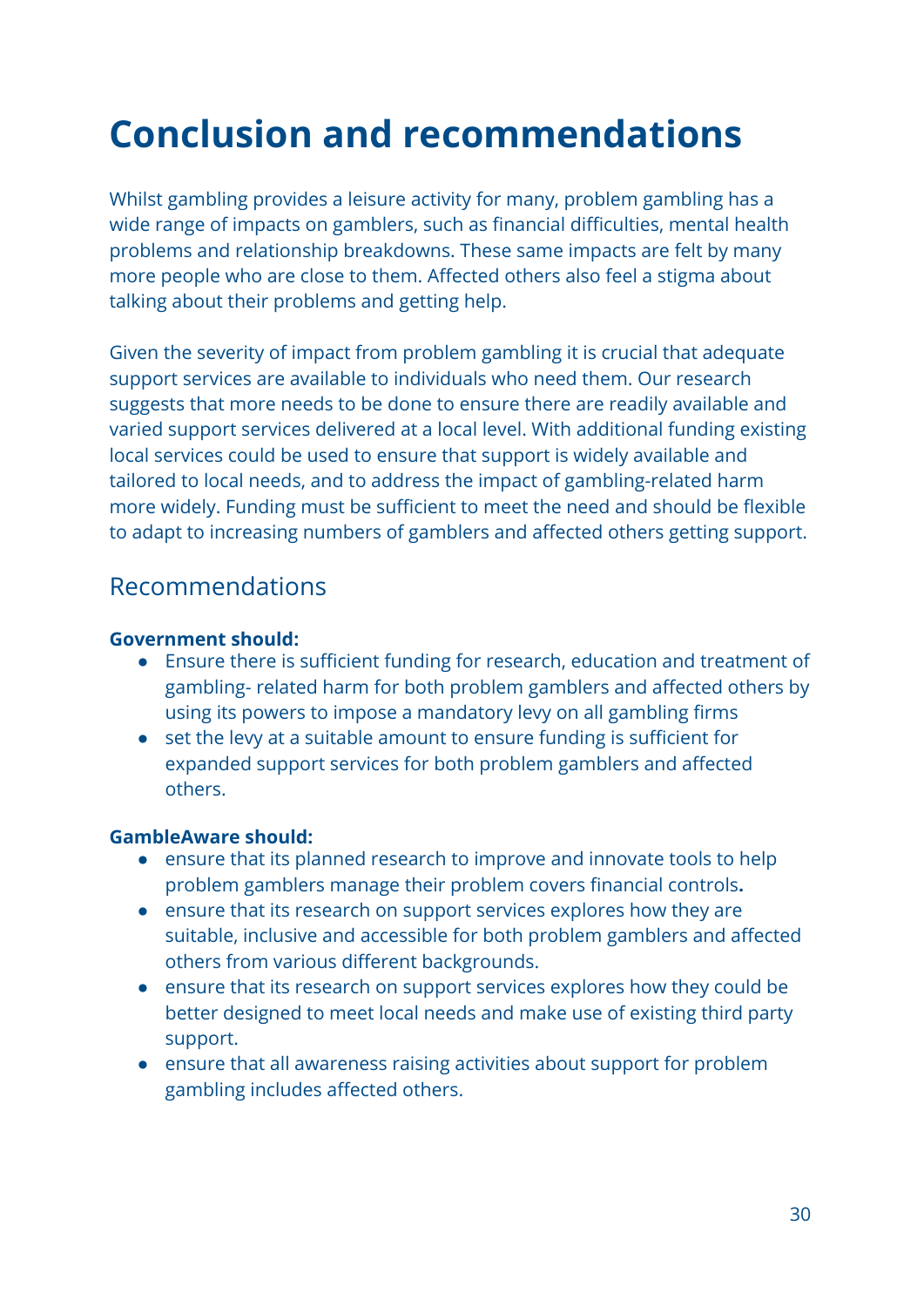#### **The gambling industry should:**

● be more proactive in using their existing data and technology to identify and help problem gamblers.

#### **Banks and other creditors should:**

- provide training to their staff so that they feel more comfortable talking about gambling addiction
- investigate how they can use their data to identify the signs of problem gambling and signpost their customers to support
- Where appropriate, allow their customers more flexibility to restrict gambling transactions and reduce lines of credit.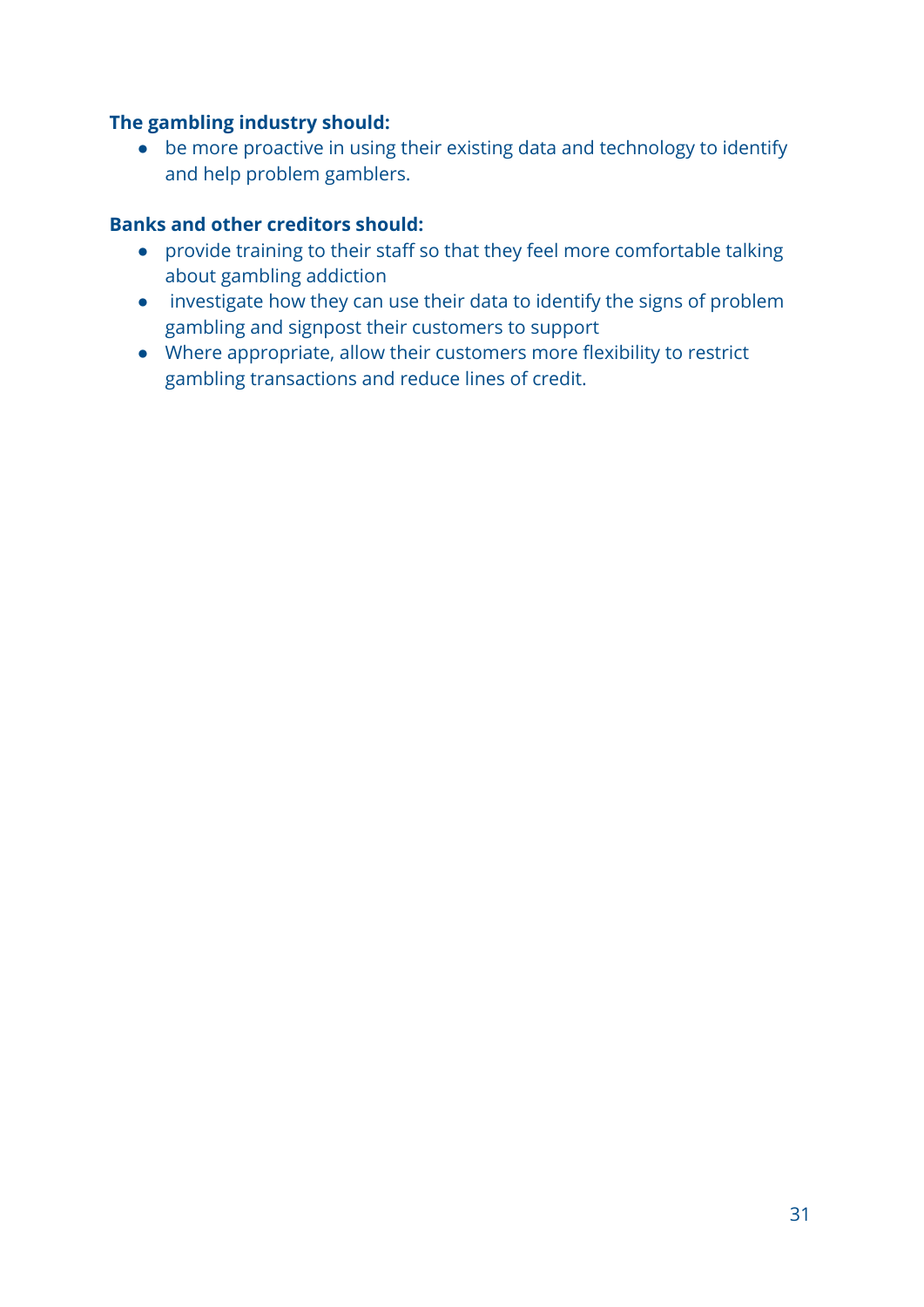# <span id="page-32-1"></span><span id="page-32-0"></span>**Annexes Annex A - demographics of survey respondents**

#### **Demographics - Gamblers**

- **Gender:** 71% of the problem gamblers were male and 27% were female. (Base: 655)
- **● Age:** Most gamblers (44%) were between 35 and 49. (Base: 596)



- **● Disability:** 13% of gamblers described themselves as having a disability or long-term health condition. (Base: 655)
- **● Ethnicity:** 83.5% of gamblers described themselves as White British. (Base: 655)
- **● Household:** Most gamblers (35%) lived with a partner and dependent children. (Base: 640)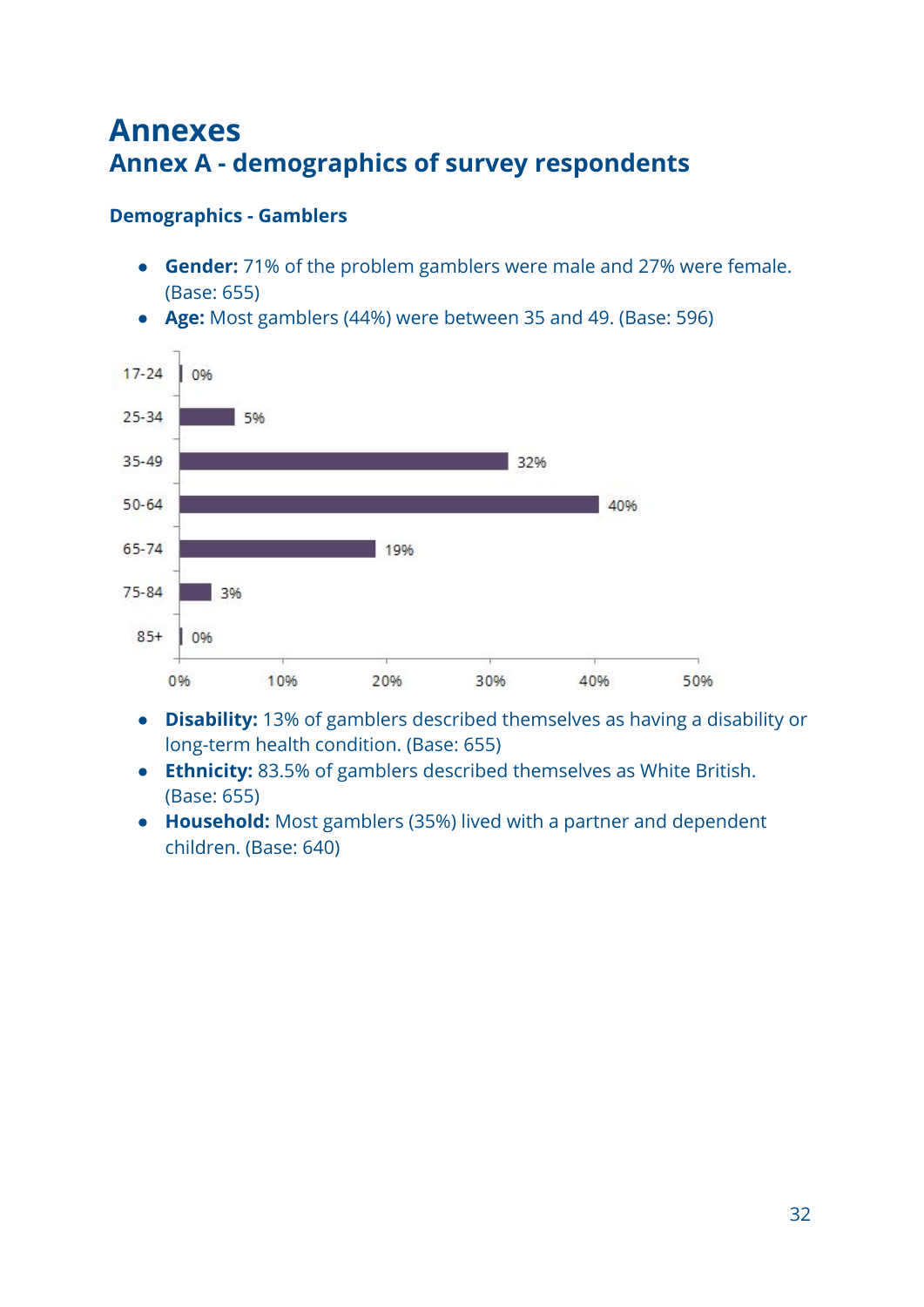

**● Housing status:** (Base: 635)



#### **Demographics - Affected Others**

- **Gender:** 83% of affected others were female and 15% were male. (Base: 596)
- **● Age:** Most affected others (33%) were between 50 and 64. (Base: 655)
- **Disability:** 8.9% of affected others described themselves as having a disability or long-term health condition. (Base: 596)
- **● Ethnicity:** 85.6% of affected others described themselves as White British. (Base: 596)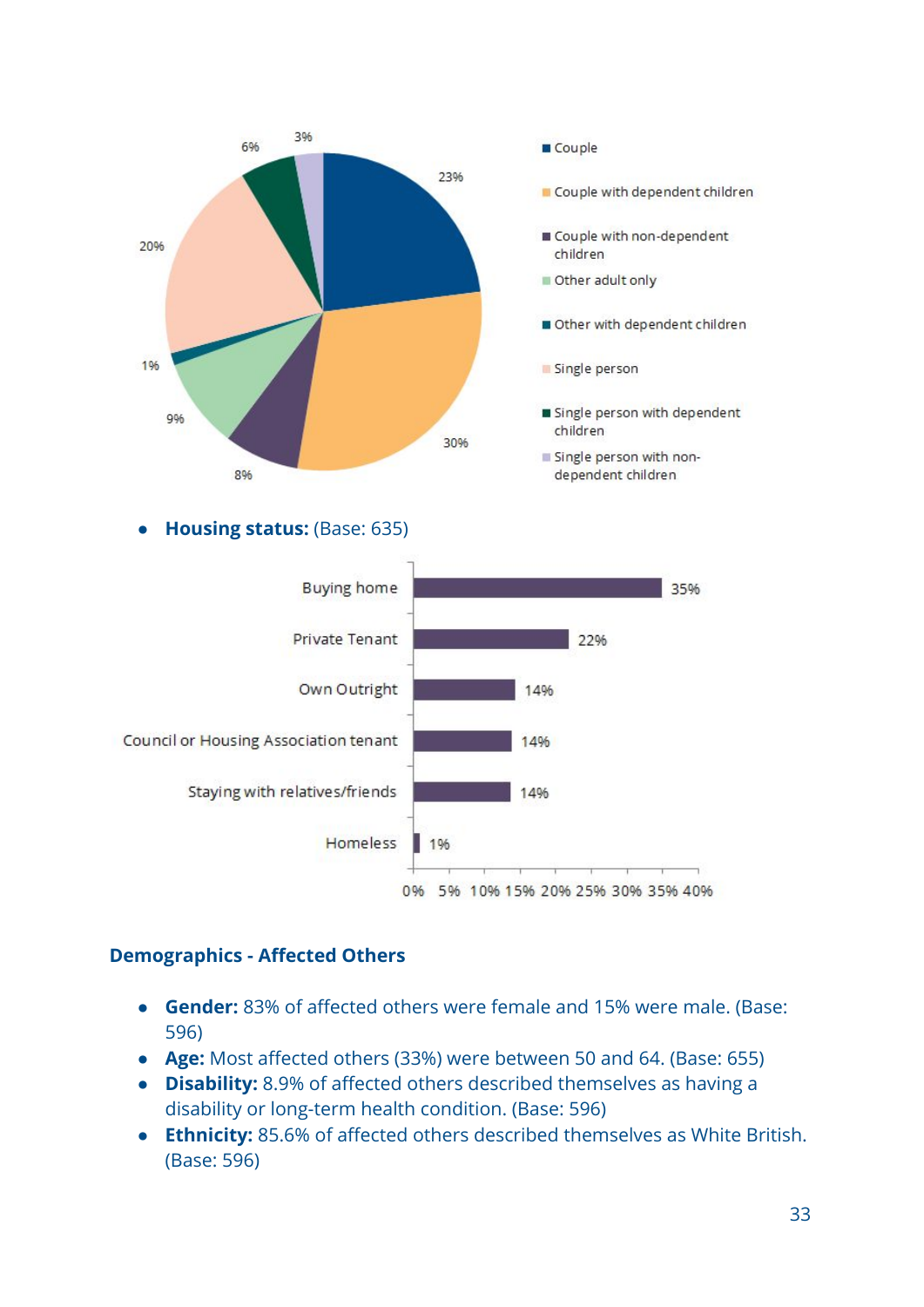

**● Household:** Most affected others (30%) lived with a partner. (Base: 578)



● **Housing status:** (Base: 573)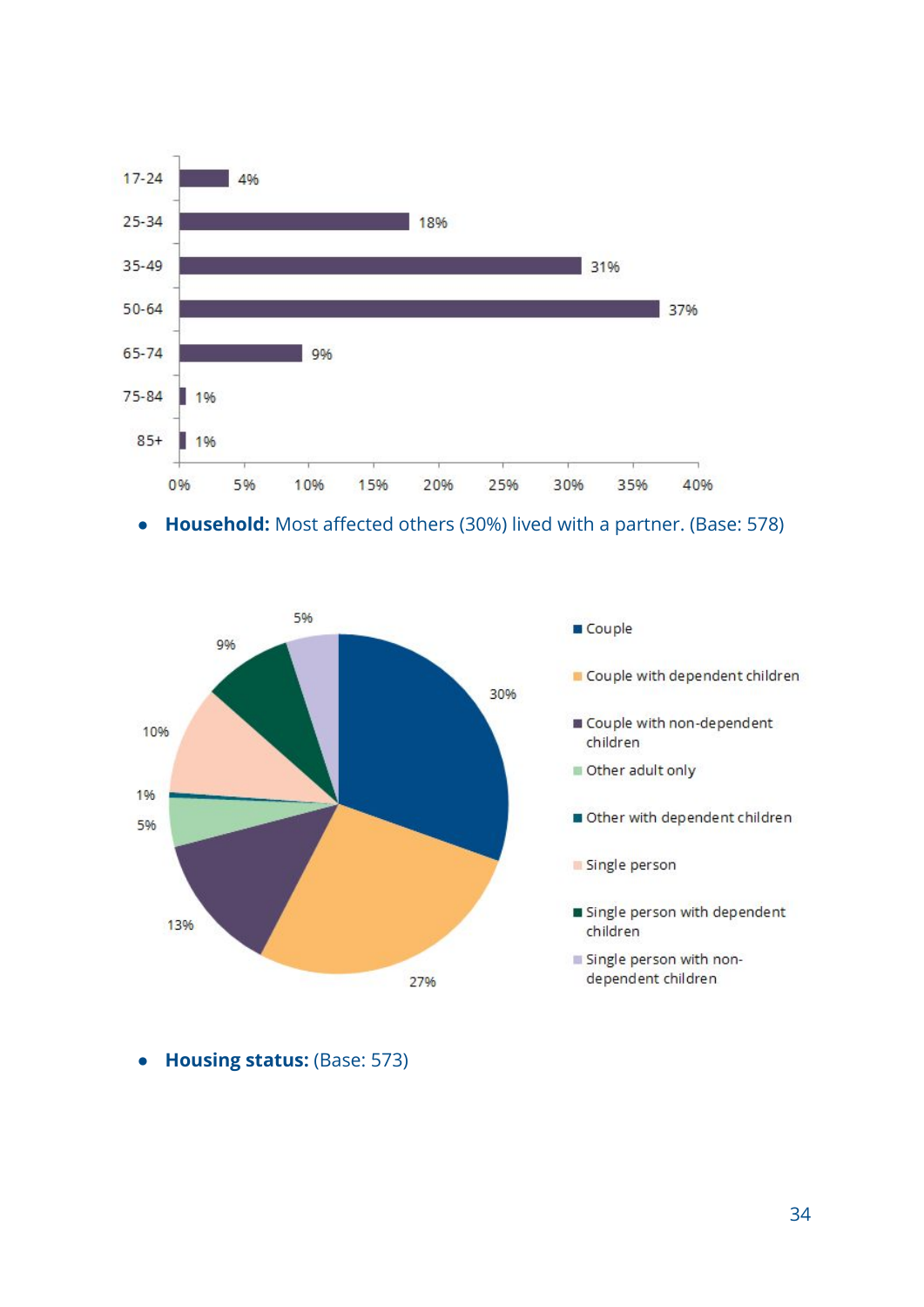

# <span id="page-35-0"></span>**Annex B - survey questions**

#### **Which statement best describes you?**

- I have gambled or do gamble regularly
- I have been affected by someone else's gambling

#### Gamblers

#### **Do you currently have a problem with gambling or feel that you gamble too much?**

- Yes
- Not currently but have in the past
- No

#### **What kind of gambling have you taken part in? (Tick all that apply)**

**Was there a particular kind of gambling that you struggled with?**

**Roughly how much money do you think you have lost to gambling?**

#### **How did you or do you fund your gambling? (Tick all that apply)**

- Savings
- Income from pay
- Income from benefits
- Payday loans
- Loan sharks
- Credit cards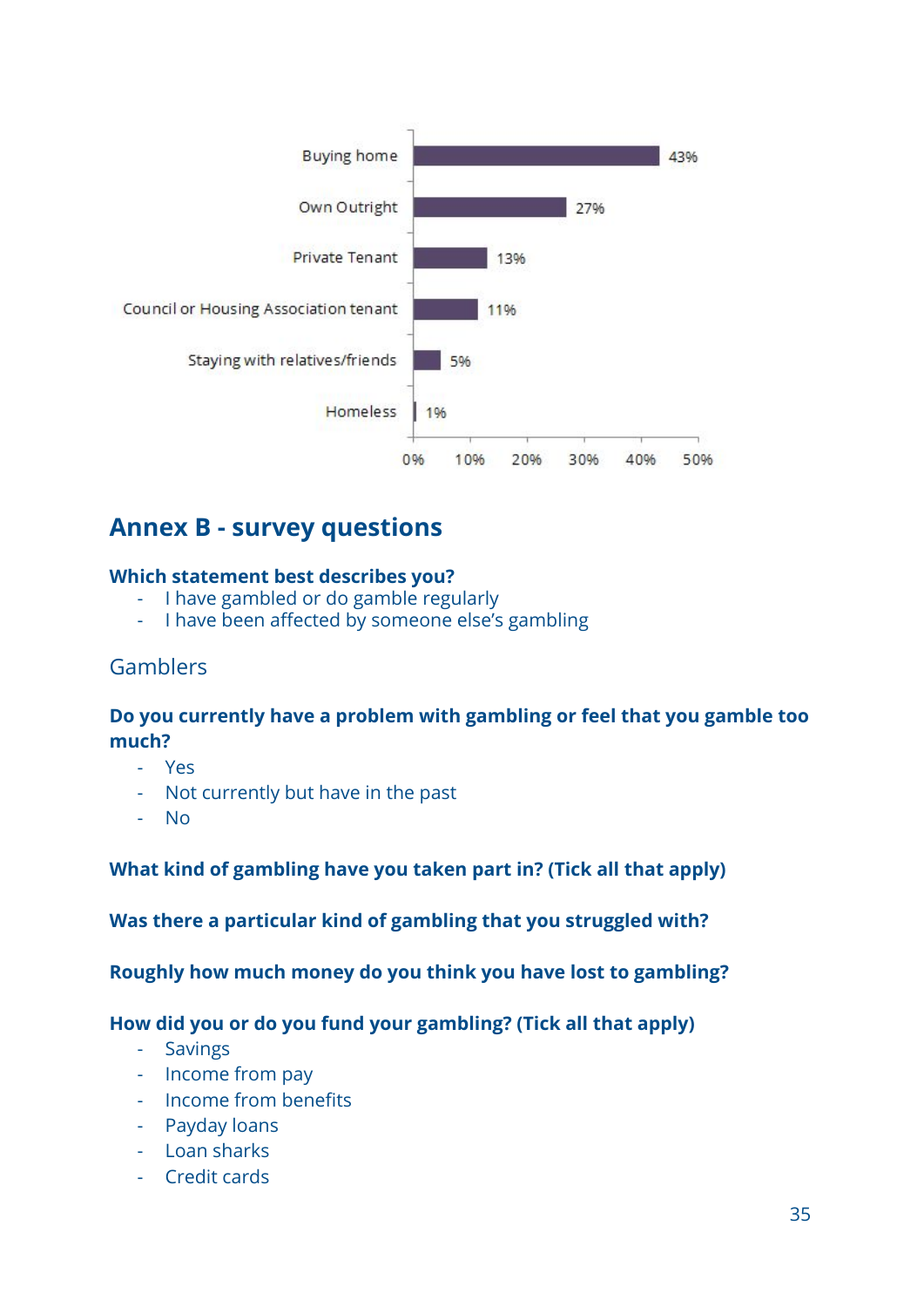- Overdrafts (authorised)
- Overdrafts (unauthorised)
- Credit in someone else's name
- Friends
- Family
- Previous winnings
- Other

#### **Roughly how much money do you think you have lost to gambling?**

#### **When did you realise you had a problem? (Tick all that apply)**

- Ran out of money
- Someone else intervened
- Ran up debt
- Couldn't afford debt repayments
- Couldn't afford food
- Couldn't afford rent
- Couldn't afford utilities
- Other

#### **Why do you think gambling became a problem for you?**

#### **Have you experienced any of the following impacts on your well-being as a result of gambling? (Tick all that apply)**

- General build up of debt
- Had to take debt-relief measures e.g. bankruptcy, debt-relief order
- Family-breakdown
- Homelessness
- Mental distress
- Deterioration of physical health
- Relationship problems
- Unable to afford food
- Unable to afford rent/mortgage
- Unable to afford utilities
- Worsened other addictions e.g. smoking/alcohol
- Other

#### **Before I started gambling I experienced:**

- Stress

Strongly disagree>Disagree>Neither agree nor disagree>Agree>Strongly Agree

- Anxiety

Strongly disagree>Disagree>Neither agree nor disagree>Agree>Strongly Agree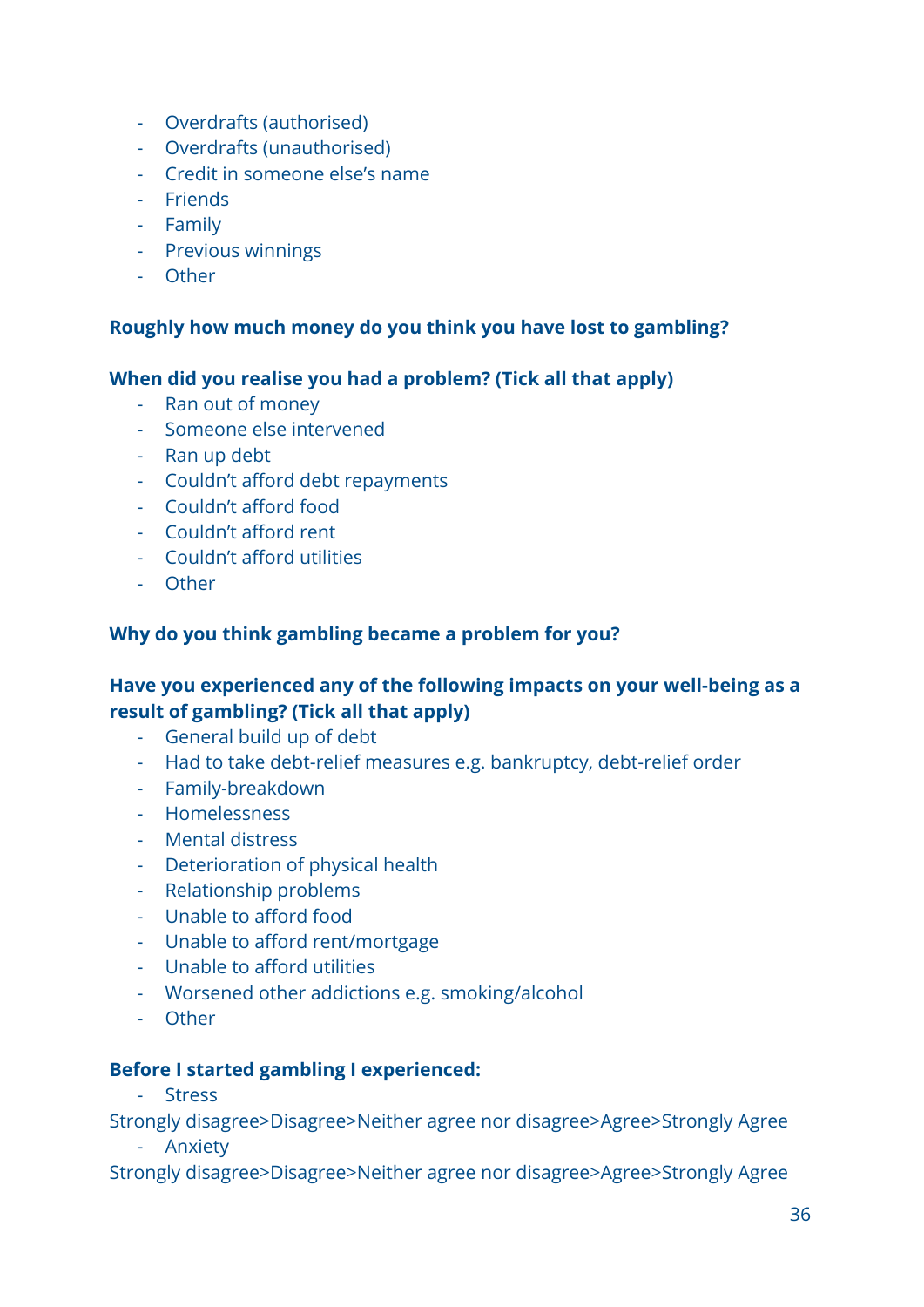- Depression

Strongly disagree>Disagree>Neither agree nor disagree>Agree>Strongly Agree

- Loneliness/isolation

Strongly disagree>Disagree>Neither agree nor disagree>Agree>Strongly Agree

#### **Since I started gambling I have experienced:**

- Stress

Strongly disagree>Disagree>Neither agree nor disagree>Agree>Strongly Agree

- Anxiety

Strongly disagree>Disagree>Neither agree nor disagree>Agree>Strongly Agree - Depression

Strongly disagree>Disagree>Neither agree nor disagree>Agree>Strongly Agree - Loneliness/isolation

Strongly disagree>Disagree>Neither agree nor disagree>Agree>Strongly Agree

#### **How many other people do you think have been affected by your gambling?**

#### **Who?**

#### **What attempts, if any, have you made to manage your gambling?**

- Self-exclusion
- Budgeting advice
- Anonymous support
- Giving control of finances to another person
- Other

#### **How effective have they been?**

|                                                    | Not at all<br>effective | A little<br>effective | Don't<br>know | Somewha<br>t effective | Very<br>effective |
|----------------------------------------------------|-------------------------|-----------------------|---------------|------------------------|-------------------|
| Self-exclusion                                     |                         |                       |               |                        |                   |
| <b>Budgeting advice</b>                            |                         |                       |               |                        |                   |
| Anonymous<br>support                               |                         |                       |               |                        |                   |
| Giving control of<br>finances to<br>another person |                         |                       |               |                        |                   |
| Other                                              |                         |                       |               |                        |                   |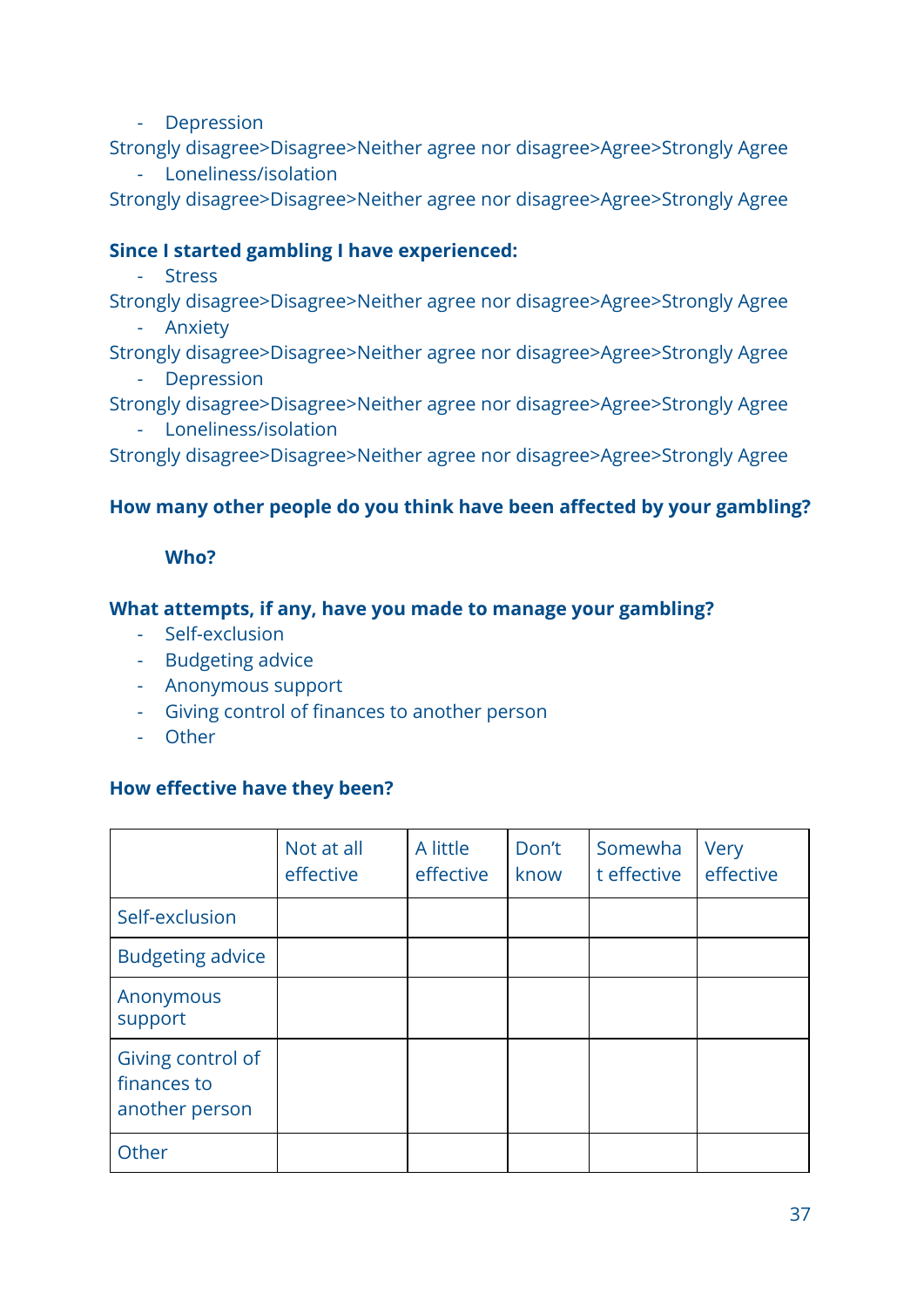#### **How comfortable do you feel talking about your problem gambling?**

Very uncomfortable>Uncomfortable>Don't know>Comfortable>Very comfortable

#### **Which of the following would you feel comfortable disclosing your problem to?**

- Friends
- Family
- Other gamblers
- Specialise gambling support workers
- Debt advisers
- GP
- Other health professional e.g. mental health nurse, psychologists, etc.
- Other

#### Affected Others

#### **What is/was your relationship to the gambler?**

#### **What was the financial impact on you as a result of their gambling?**

- Debt built up in your name
- Lost money / personal property
- Had to cover costs / debts of problem gambler
- Lost wages / pension
- Employees lost wages / pension
- No financial impact (breach of trust)

#### **How did you find out that these impacts were the result of gambling?**

- Gambler disclosed
- Police
- Bank/other creditor
- Someone you work with
- Other

#### **What effects did these impacts have on you?**

- General build up of debt
- Had to take debt-relief measures e.g. bankruptcy, debt-relief order
- Emotional distress
- Family-breakdown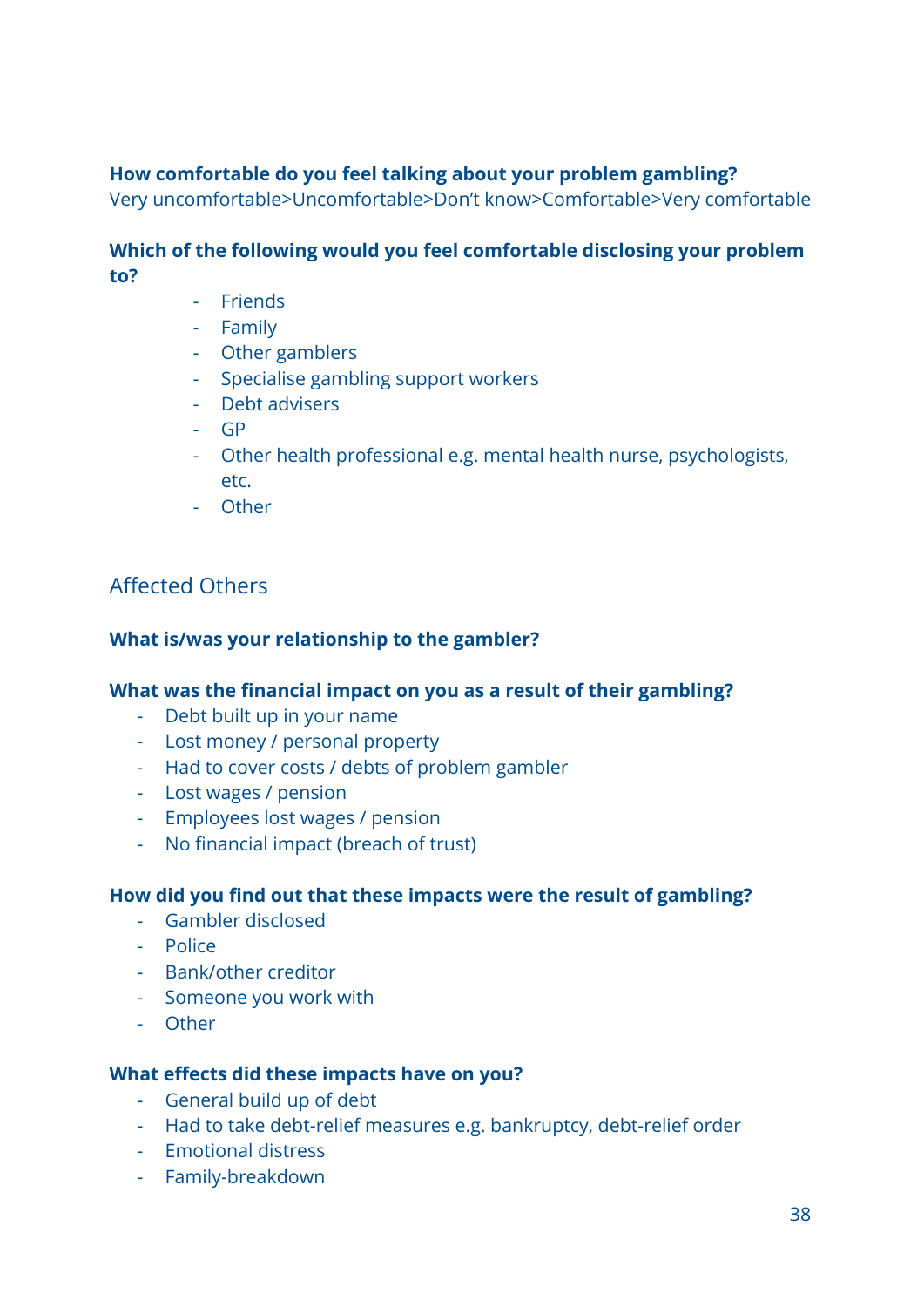- Homelessness
- Lost job
- Mental distress
- Relationship problems
- Unable to afford food
- Unable to afford rent
- Unable to afford utilities
- Other

#### **Have you at any time confronted the problem gambler?**

- Yes
- No

#### **If yes, If yes, what was the outcome? (Tick all that apply)**

- They agreed to get help
- They denied having a problem
- They got really angry with me
- They became very upset
- They asked for help
- They asked for money
- Other

#### **Are you aware of anyone else being affected by the same gambler?**

- Yes
- No
- Don't know

#### **If yes, how many people do you think have been affected?**

#### **Who?**

#### **How did discovering the person's problem gambling make you feel towards them?**